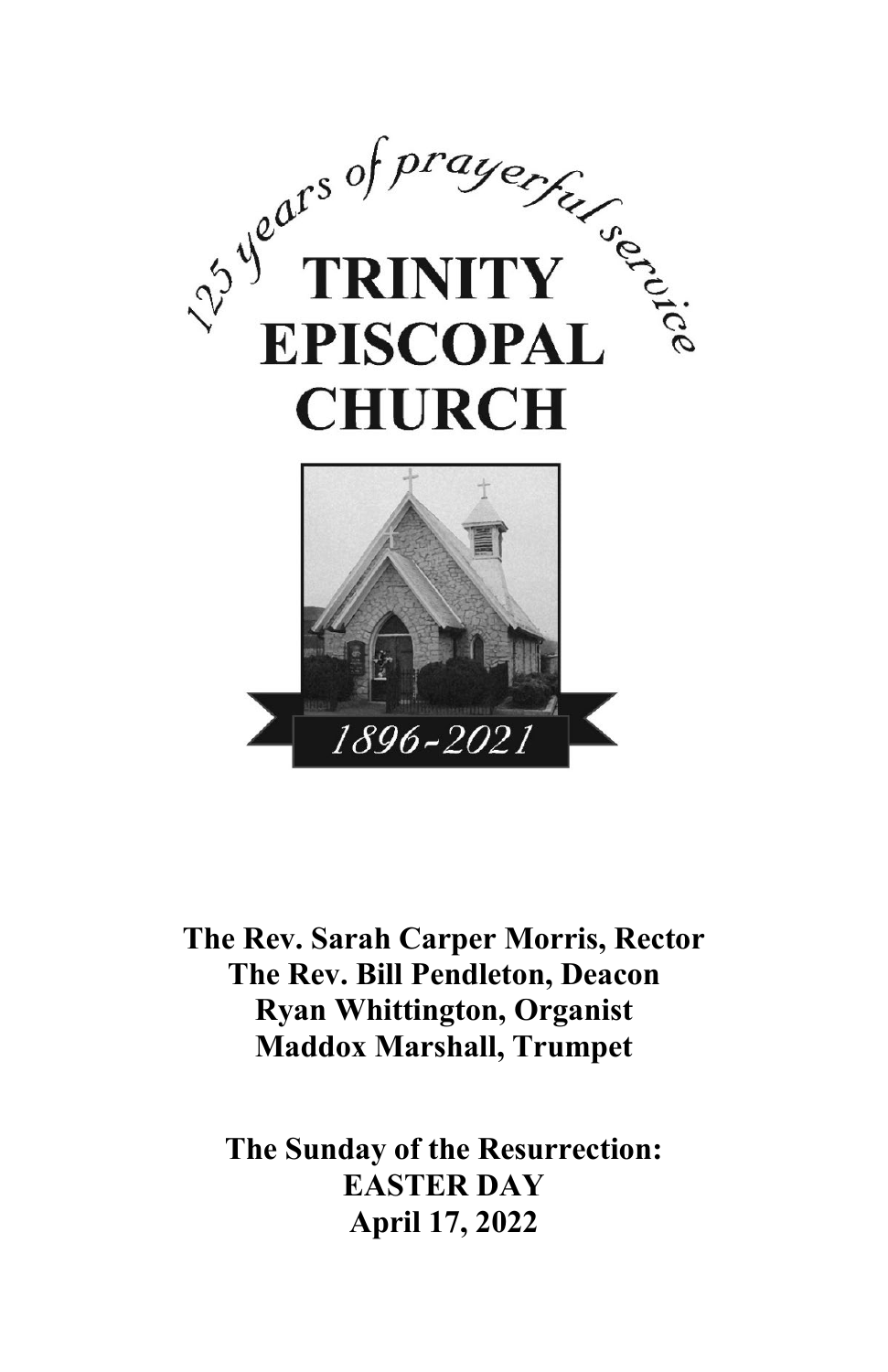# **Flowering of the Cross during the Prelude**

*We invite children of all ages to come forward with the flowers at this time*

*During the season of Easter, it is customary to stand for the Great Thanksgiving and the reception of communion.*

## **Hymn in Procession #207**

- 1 Jesus Christ is risen today, our triumphant holy day, who did once upon the cross, suffer to redeem our loss. Alleluia!
- 2 Hymns of praise then let us sing, unto Christ, our heavenly King, who endured the cross and grave, sinners to redeem and save. Alleluia!
- 3 But the pains which he endured, our salvation have procured; now above the sky he's King, where the angels ever sing. Alleluia!
- 4 Sing we to our God above praise eternal as his love; praise him, all ye heavenly host, Father, Son, and Holy Ghost. Alleluia!

|               | <i>Celebrant</i> Alleluia. Christ is Risen. |
|---------------|---------------------------------------------|
| <b>People</b> | The Lord is risen indeed. Alleluia.         |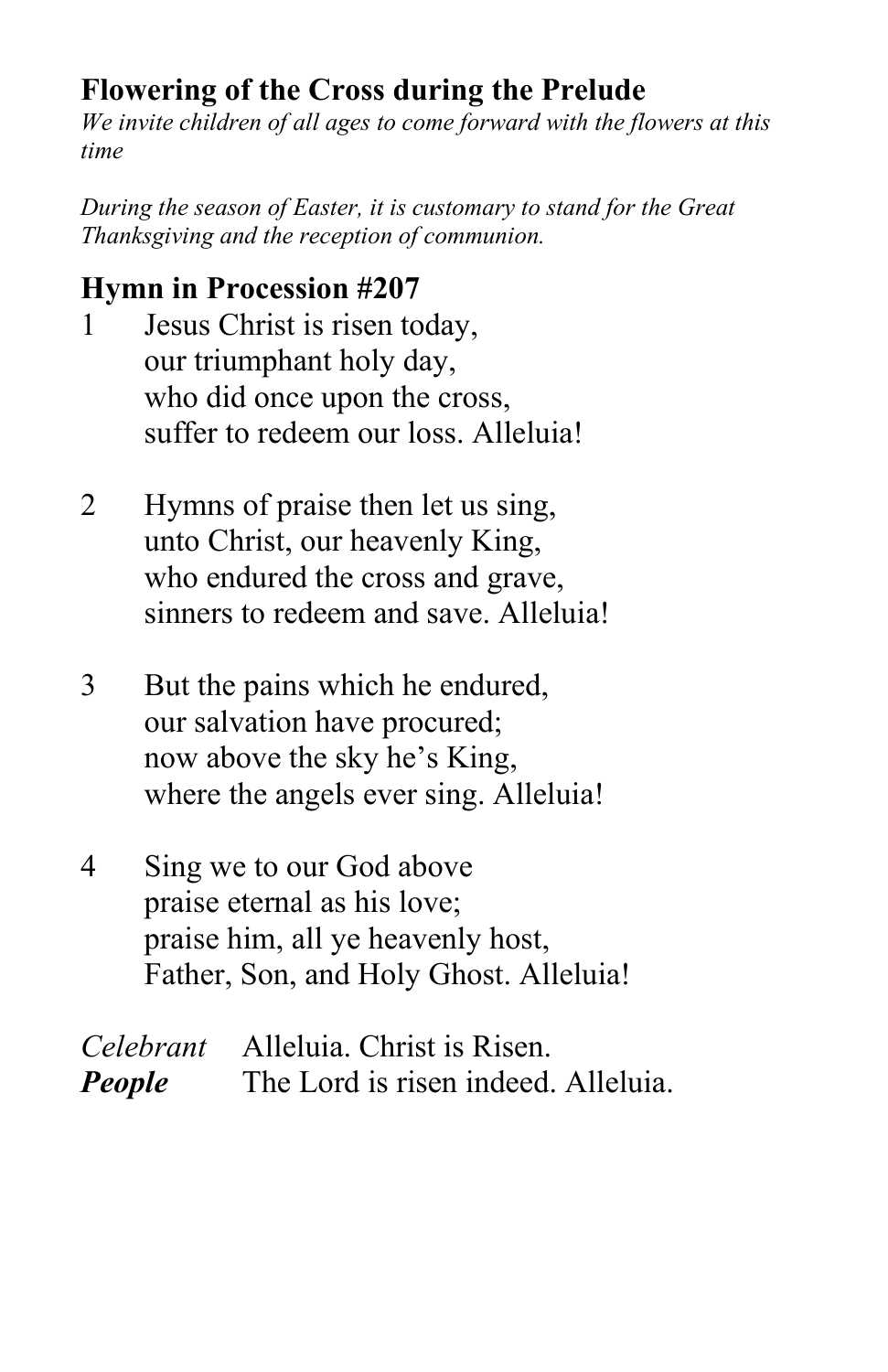## **The Collect for Purity BCP p. 355**

Almighty God, to you all hearts are open, all desires known, and from you no secrets are hid: Cleanse the thoughts of our hearts by the inspiration of your Holy Spirit, that we may perfectly love you, and worthily magnify your holy Name; through Christ our Lord. *Amen*.

### **Song of Praise Hymn # 210**

- 1 The day of resurrection! Earth, tell it out abroad; the Passover of gladness, the Passover of God. From death to life eternal, from earth unto the sky, our Christ hath brought us over with hymns of victory.
- 2 Our hearts be pure from evil, that we may see aright the Lord in rays eternal of resurrection light; and, listening to his accents, may hear so calm and plain his own "All hail!" and, hearing, may raise the victor strain.
- 3 Now let the heavens be joyful, let earth her song begin, the round world keep high triumph, and all that is therein; let all things seen and unseen their notes together blend, for Christ the Lord is risen, our joy that hath no end.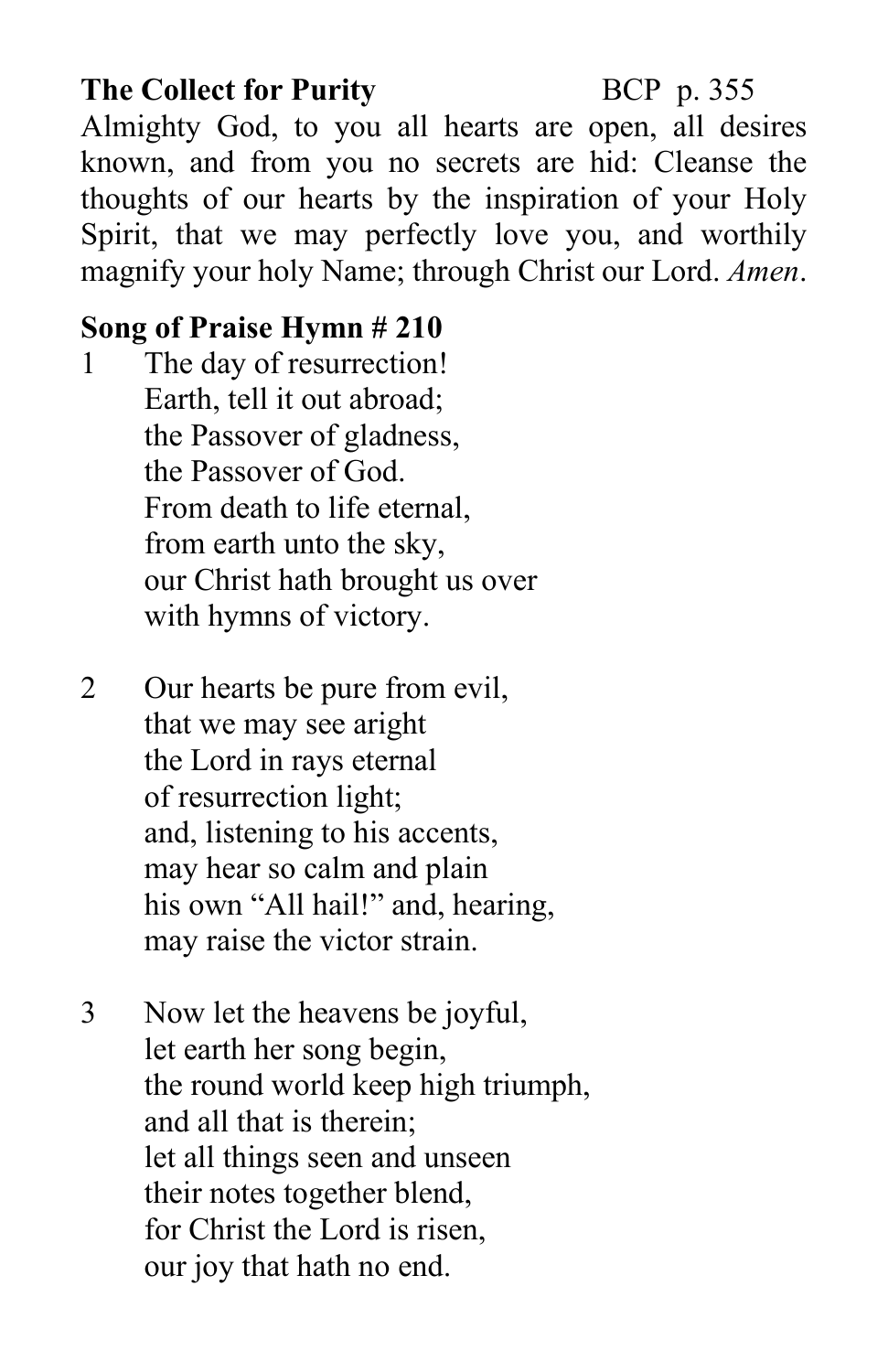O God, who for our redemption gave your only-begotten Son to the death of the cross, and by his glorious resurrection delivered us from the power of our enemy: Grant us so to die daily to sin, that we may evermore live with him in the joy of his resurrection; through Jesus Christ your Son our Lord, who lives and reigns with you and the Holy Spirit, one God, now and for ever. *Amen*.

*Please be seated during the reading of the Lessons and the Psalm.*

#### **The First Lesson: Acts 10:34-43**

Peter began to speak to Cornelius and the other Gentiles: "I truly understand that God shows no partiality, but in every nation anyone who fears him and does what is right is acceptable to him. You know the message he sent to the people of Israel, preaching peace by Jesus Christ--he is Lord of all. That message spread throughout Judea, beginning in Galilee after the baptism that John announced: how God anointed Jesus of Nazareth with the Holy Spirit and with power; how he went about doing good and healing all who were oppressed by the devil, for God was with him. We are witnesses to all that he did both in Judea and in Jerusalem. They put him to death by hanging him on a tree; but God raised him on the third day and allowed him to appear, not to all the people but to us who were chosen by God as witnesses, and who ate and drank with him after he rose from the dead. He commanded us to preach to the people and to testify that he is the one ordained by God as judge of the living and the dead. All the prophets testify about him that everyone who believes in him receives forgiveness of sins through his name."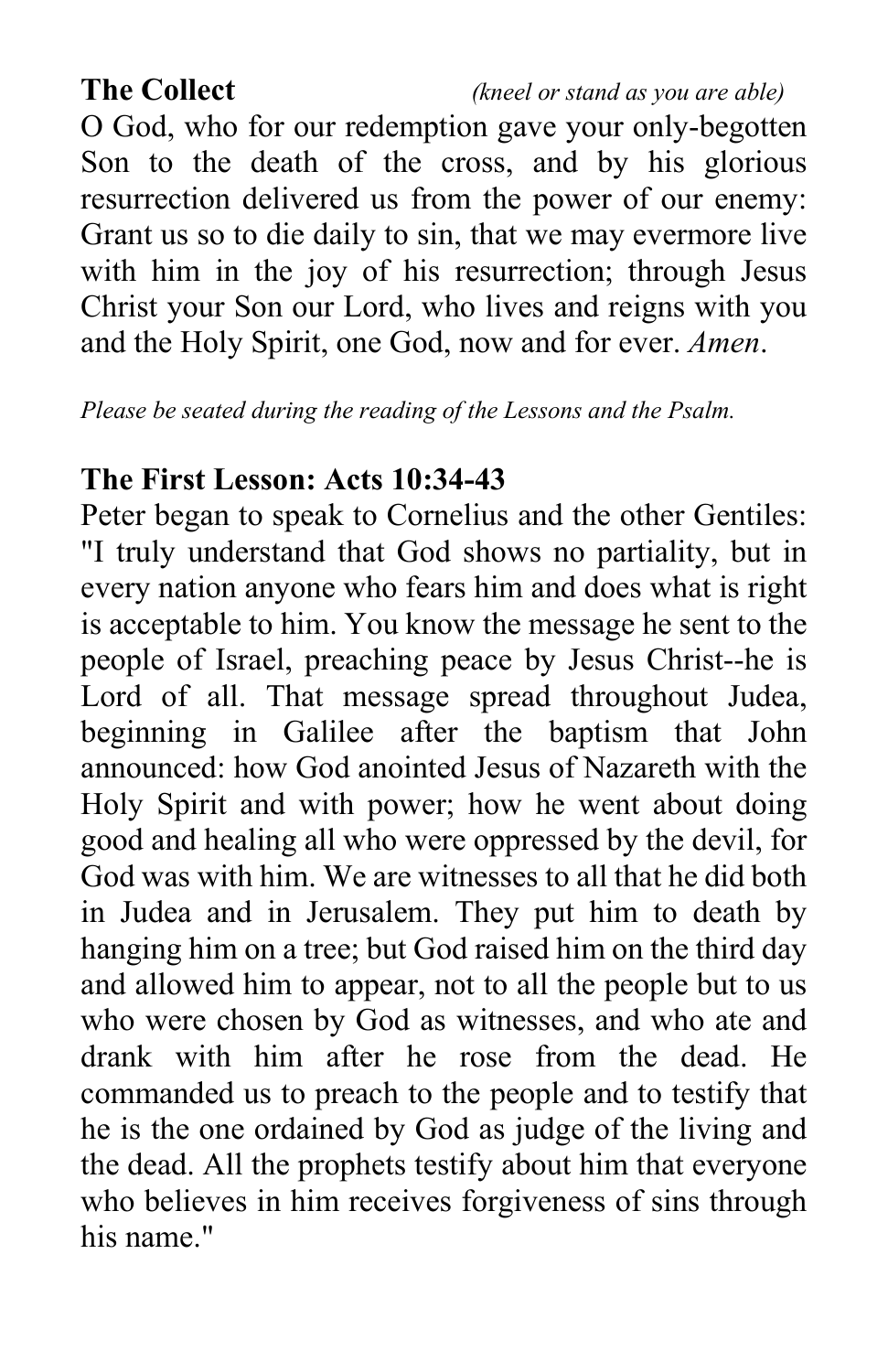

 $\odot$  1979, Robert Knox Kennedy.

# **Psalm 118:1-2, 14-24**

| 1 Give thanks to the Lord, for he is good; *                                                                                                    |
|-------------------------------------------------------------------------------------------------------------------------------------------------|
| his mercy endures for ever.                                                                                                                     |
| 2 Let Israel now proclaim, *                                                                                                                    |
| "His mercy endures for ever."                                                                                                                   |
| 14 The LORD is my strength and my song, *<br>and he has become my salvation.                                                                    |
| 15 There is a sound of exultation and victory *<br>in the tents of the <b>righteous</b> :                                                       |
| 16 "The right hand of the LORD has triumphed! *<br>the right hand of the LORD is exalted!<br>the right hand of the LORD has <b>triumphed!</b> " |
| 17 I shall not die, but live, *<br>and declare the works of the LORD.                                                                           |
| 18 The LORD has punished me sorely, *<br>but he did not hand me over to death.                                                                  |
| 19 Open for me the gates of <b>righteousness</b> ; *<br>I will enter them;<br>I will offer thanks to the <b>LORD</b> .                          |
| 20 "This is the gate of the LORD; *<br>he who is righteous may enter."                                                                          |
| 21 I will give thanks to you, for you answered me *<br>and have become my salvation.                                                            |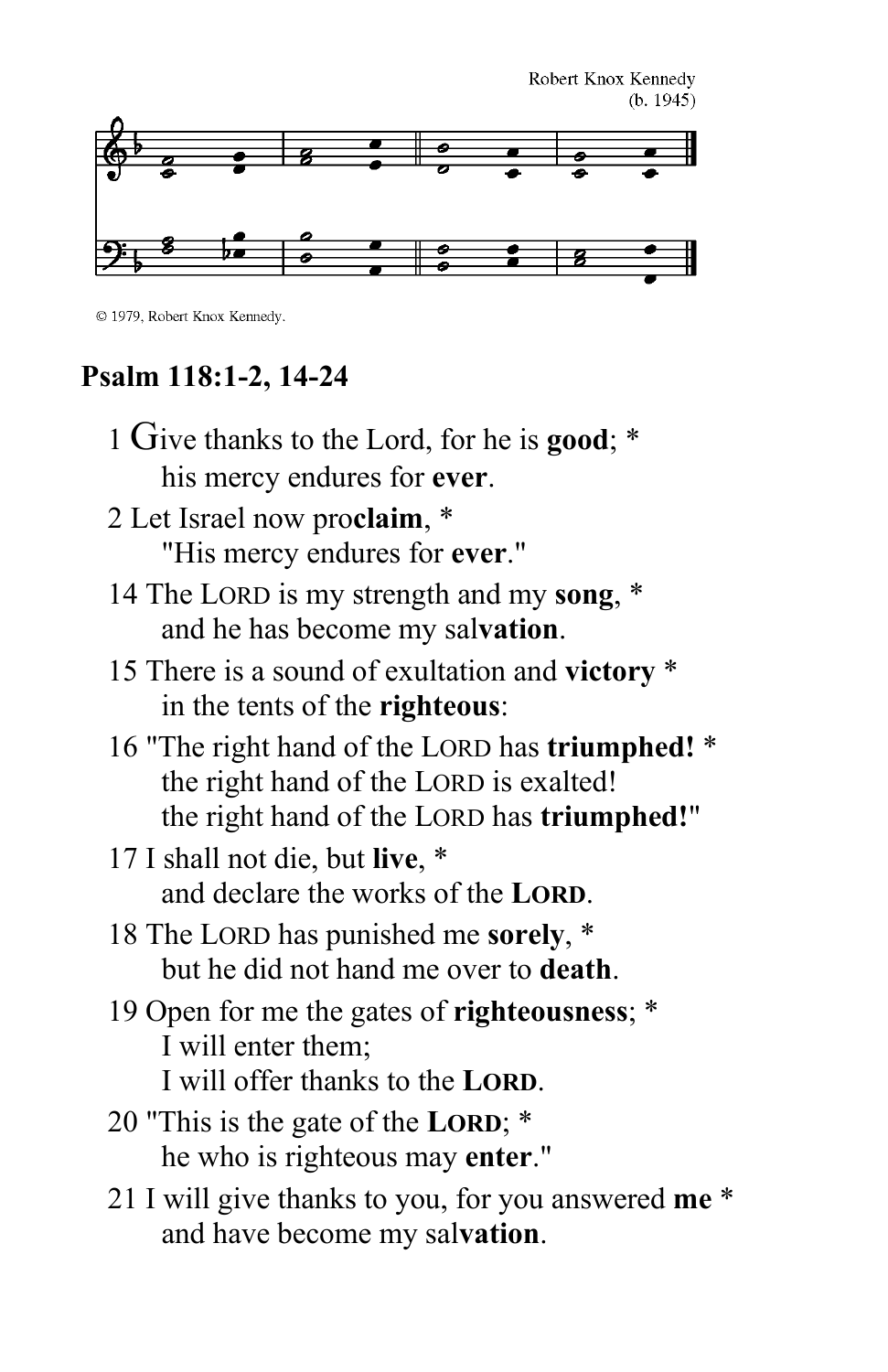- 22 The same stone which the builders re**jected** \* has become the chief corner**stone**.
- 23 This is the LORD's **doing**, \* and it is marvelous in our **eyes**.  *(use second half of chant)*
- 24 On this day the LORD has **acted**; \* we will rejoice and be glad in **it**.

## **The Second Lesson: 1 Corinthians 15:1-11**

I would remind you, brothers and sisters, of the good news that I proclaimed to you, which you in turn received, in which also you stand, through which also you are being saved, if you hold firmly to the message that I proclaimed to you--unless you have come to believe in vain.

For I handed on to you as of first importance what I in turn had received: that Christ died for our sins in accordance with the scriptures, and that he was buried, and that he was raised on the third day in accordance with the scriptures, and that he appeared to Cephas, then to the twelve. Then he appeared to more than five hundred brothers and sisters at one time, most of whom are still alive, though some have died. Then he appeared to James, then to all the apostles. Last of all, as to one untimely born, he appeared also to me. For I am the least of the apostles, unfit to be called an apostle, because I persecuted the church of God. But by the grace of God I am what I am, and his grace toward me has not been in vain. On the contrary, I worked harder than any of them--though it was not I, but the grace of God that is with me. Whether then it was I or they, so we proclaim and so you have come to believe.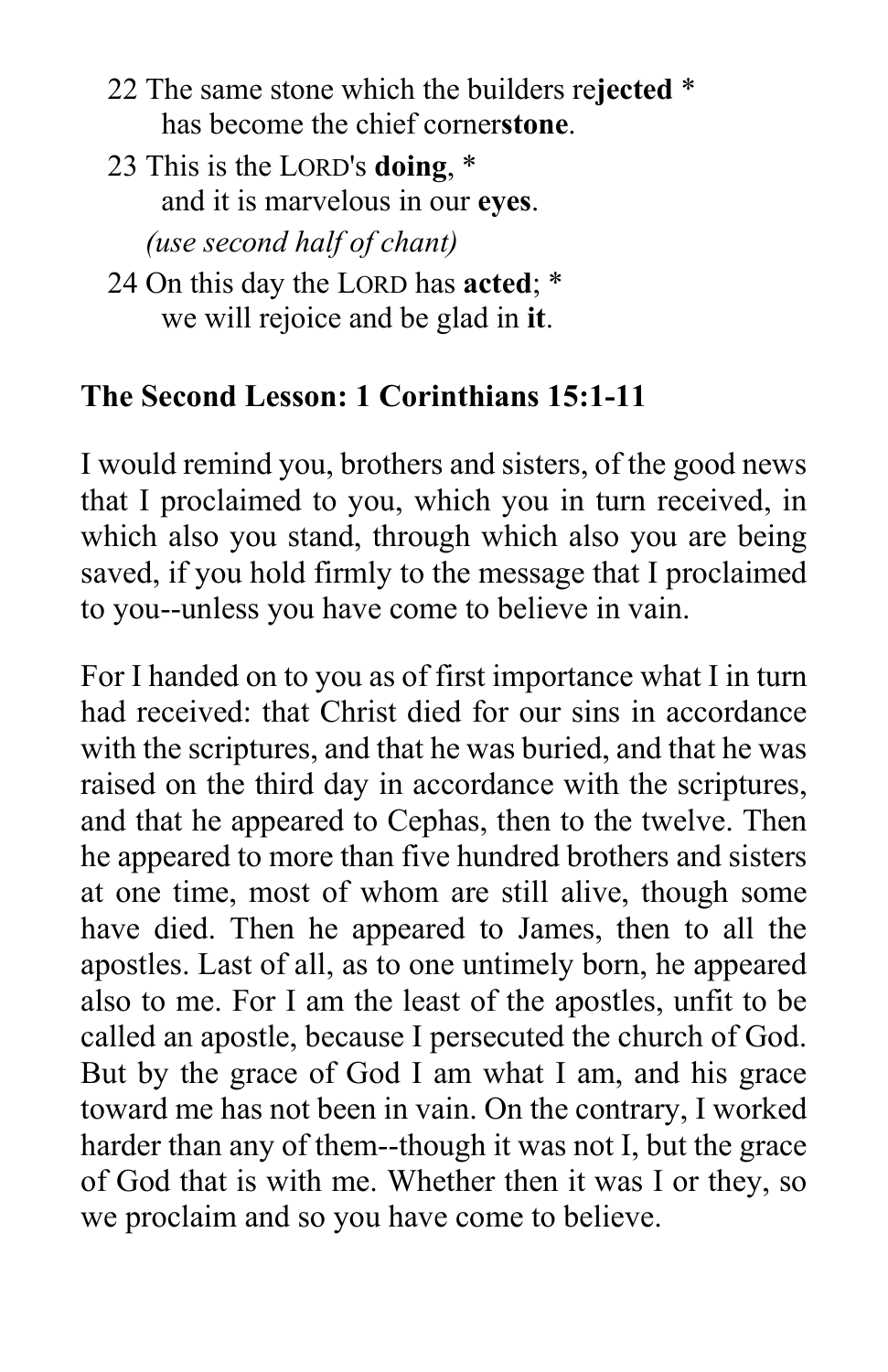## **Sequence Hymn #180**

- 1 He is risen, he is risen! Tell it out with joyful voice: he has burst his three days' prison; let the whole wide earth rejoice: death is conquered, we are free, Christ has won the victory.
- 2 Come, ye sad and fearful-hearted, with glad smile and radiant brow! Death's long shadows have departed; Jesus' woes are over now, and the passion that he boresin and pain can vex no more.
- 3 Come, with high and holy hymning, hail our Lord's triumphant day; not one darksome cloud is dimming yonder glorious morning ray, breaking o'er the purple east, symbol of our Easter feast.
- 4 He is risen, he is risen! He hath opened heaven's gate: we are free from sin's dark prison, risen to a holier state; and a brighter Easter beam on our longing eyes shall stream.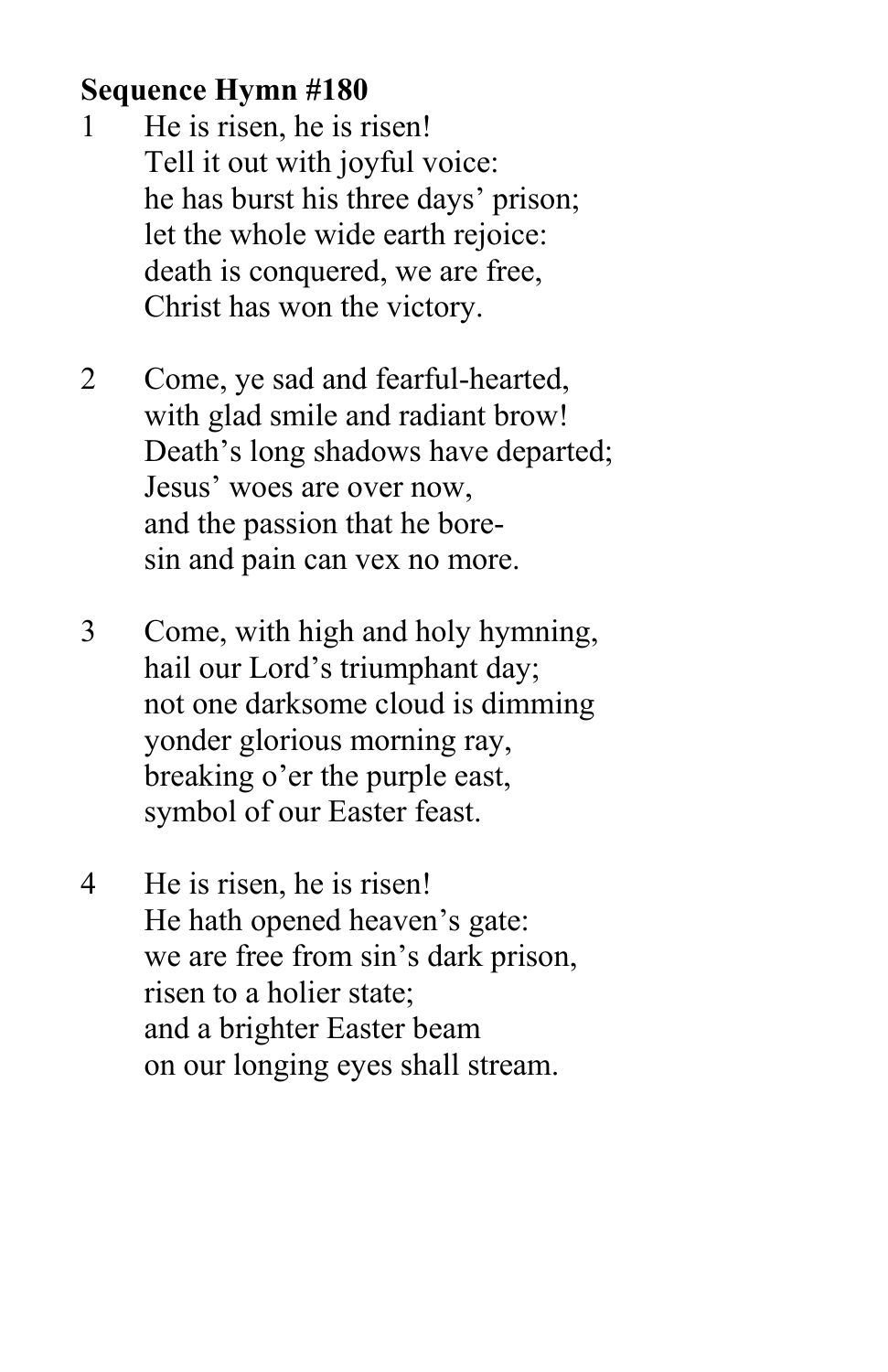### **The Gospel: Luke 24:1-12** (*stand as you are able*)

On the first day of the week, at early dawn, the women who had come with Jesus from Galilee came to the tomb, taking the spices that they had prepared. They found the stone rolled away from the tomb, but when they went in, they did not find the body. While they were perplexed about this, suddenly two men in dazzling clothes stood beside them. The women were terrified and bowed their faces to the ground, but the men said to them, "Why do you look for the living among the dead? He is not here, but has risen. Remember how he told you, while he was still in Galilee, that the Son of Man must be handed over to sinners, and be crucified, and on the third day rise again." Then they remembered his words, and returning from the tomb, they told all this to the eleven and to all the rest. Now it was Mary Magdalene, Joanna, Mary the mother of James, and the other women with them who told this to the apostles. But these words seemed to them an idle tale, and they did not believe them. But Peter got up and ran to the tomb; stooping and looking in, he saw the linen cloths by themselves; then he went home, amazed at what had happened.

**Sermon The Rev. Sarah Carper Morris**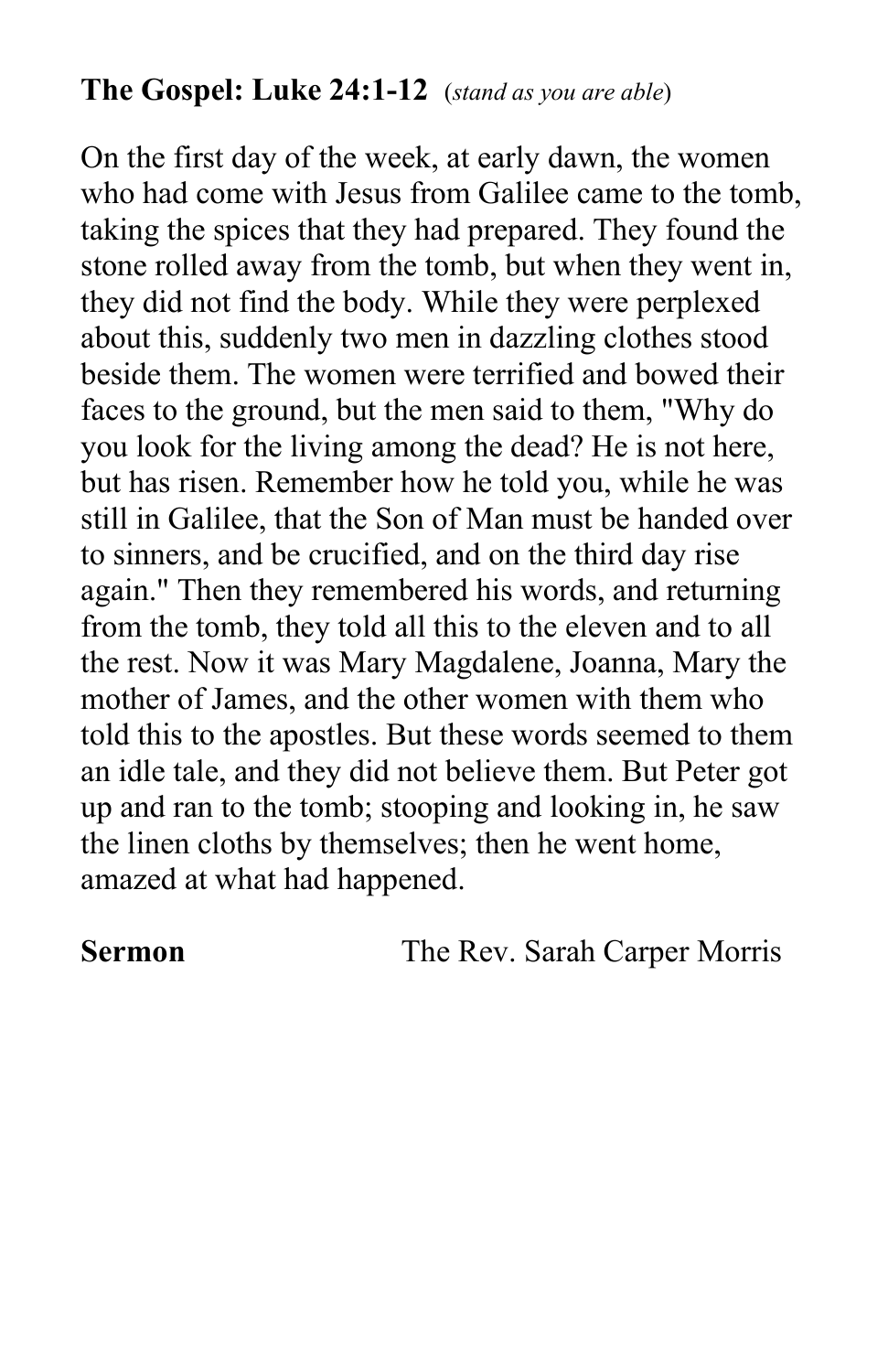## **The Nicene Creed**

We believe in one God, the Father, the Almighty, maker of heaven and earth, of all that is, seen and unseen. We believe in one Lord, Jesus Christ, the only Son of God, eternally begotten of the Father, God from God, Light from Light, true God from true God, begotten, not made, of one Being with the Father. Through him all things were made. For us and for our salvation he came down from heaven: by the power of the Holy Spirit he became incarnate from the Virgin Mary, and was made man. For our sake he was crucified under Pontius Pilate; he suffered death and was buried. On the third day he rose again in accordance with the Scriptures; he ascended into heaven and is seated at the right hand of the Father. He will come again in glory to judge the living and the dead, and his kingdom will have no end. We believe in the Holy Spirit, the Lord, the giver of life, who proceeds from the Father and the Son. With the Father and the Son he is worshiped and glorified.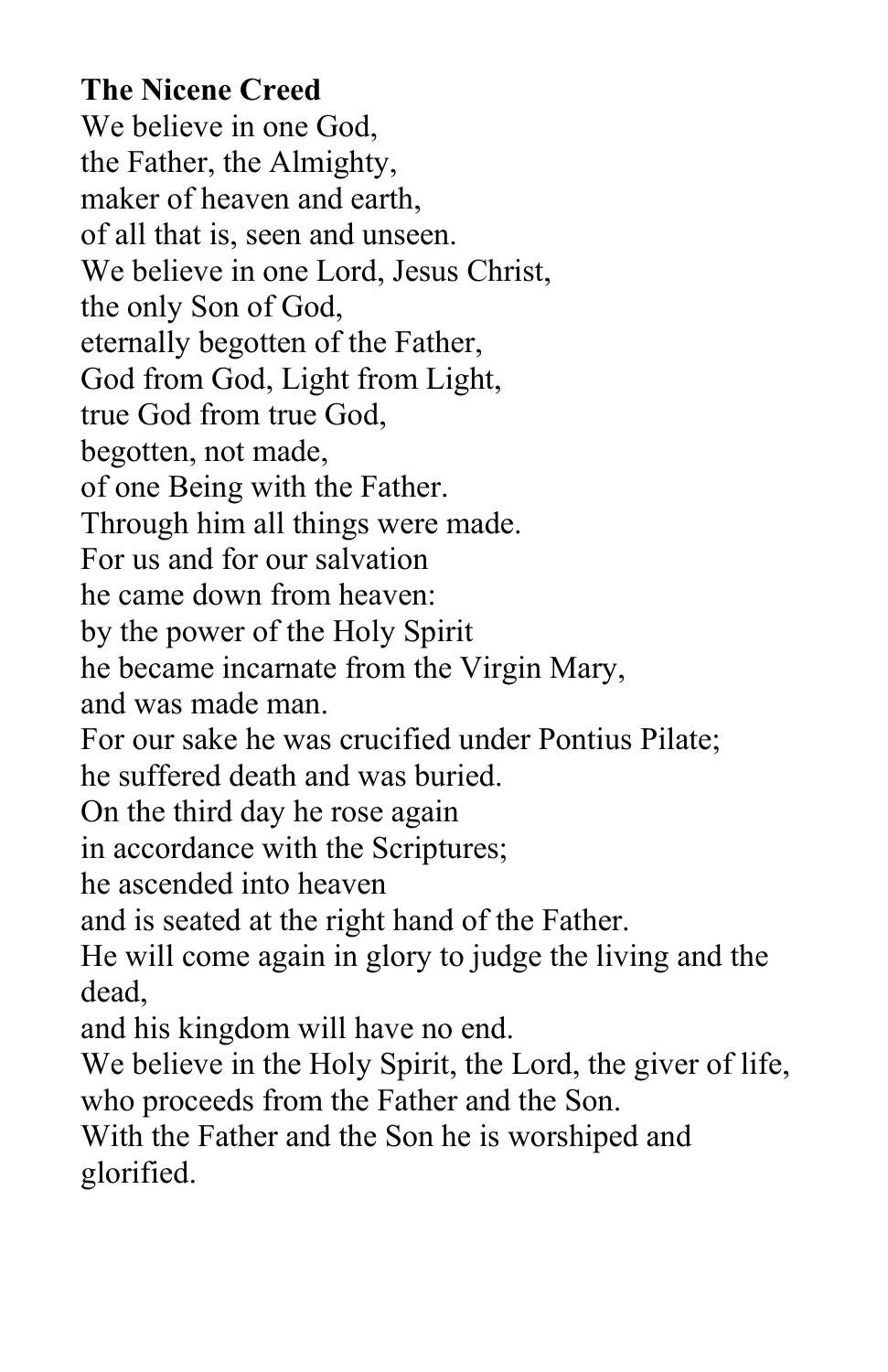He has spoken through the Prophets. We believe in one holy catholic and apostolic Church. We acknowledge one baptism for the forgiveness of sins. We look for the resurrection of the dead, and the life of the world to come. Amen.

# **The Prayers of the People**

*Deacon or other leader*

Let us pray for the Church and for the world. Grant, Almighty God, that all who confess your Name may be united in your truth, live together in your love, and reveal your glory in the world.

*Silence*

Lord, in your mercy *Hear our prayer.*

Guide the people of this land, and of all the nations, in the ways of justice and peace; that we may honor one another and serve the common good.

*Silence*

Lord, in your mercy *Hear our prayer.*

Give us all a reverence for the earth as your own creation, that we may use its resources rightly in the service of others and to your honor and glory.

*Silence*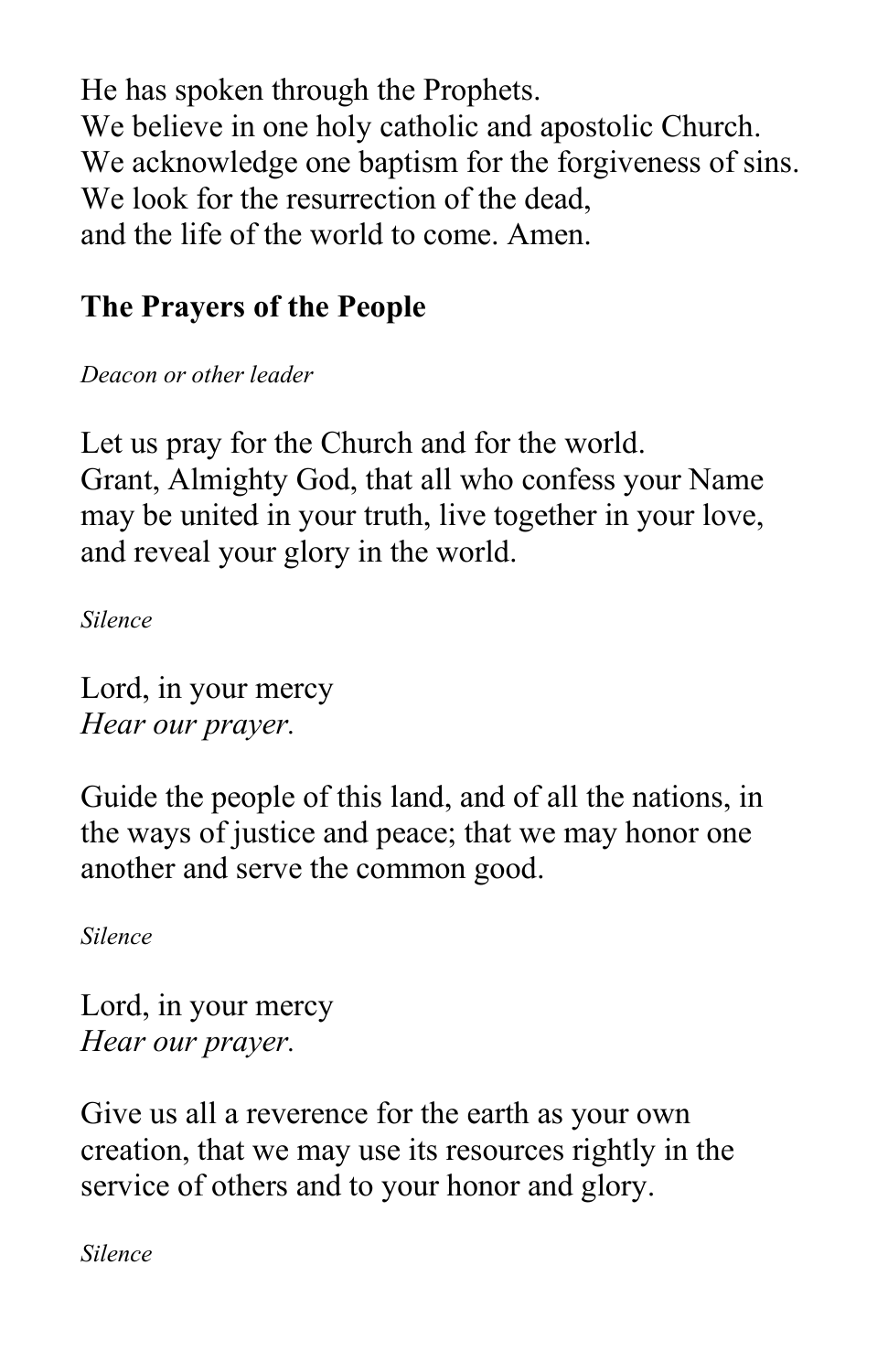Lord, in your mercy *Hear our prayer.*

Bless all whose lives are closely linked with ours, and grant that we may serve Christ in them, and love one another as he loves us.

*Silence*

Lord, in your mercy *Hear our prayer.*

Comfort and heal all those who suffer in body, mind, or spirit; give them courage and hope in their troubles, and bring them the joy of your salvation.

*Silence*

Lord, in your mercy *Hear our prayer.*

We commend to your mercy all who have died, that your will for them may be fulfilled; and we pray that we may share with all your saints in your eternal kingdom.

*Silence*

Lord, in your mercy *Hear our prayer.*

*The Celebrant adds a concluding Collect.*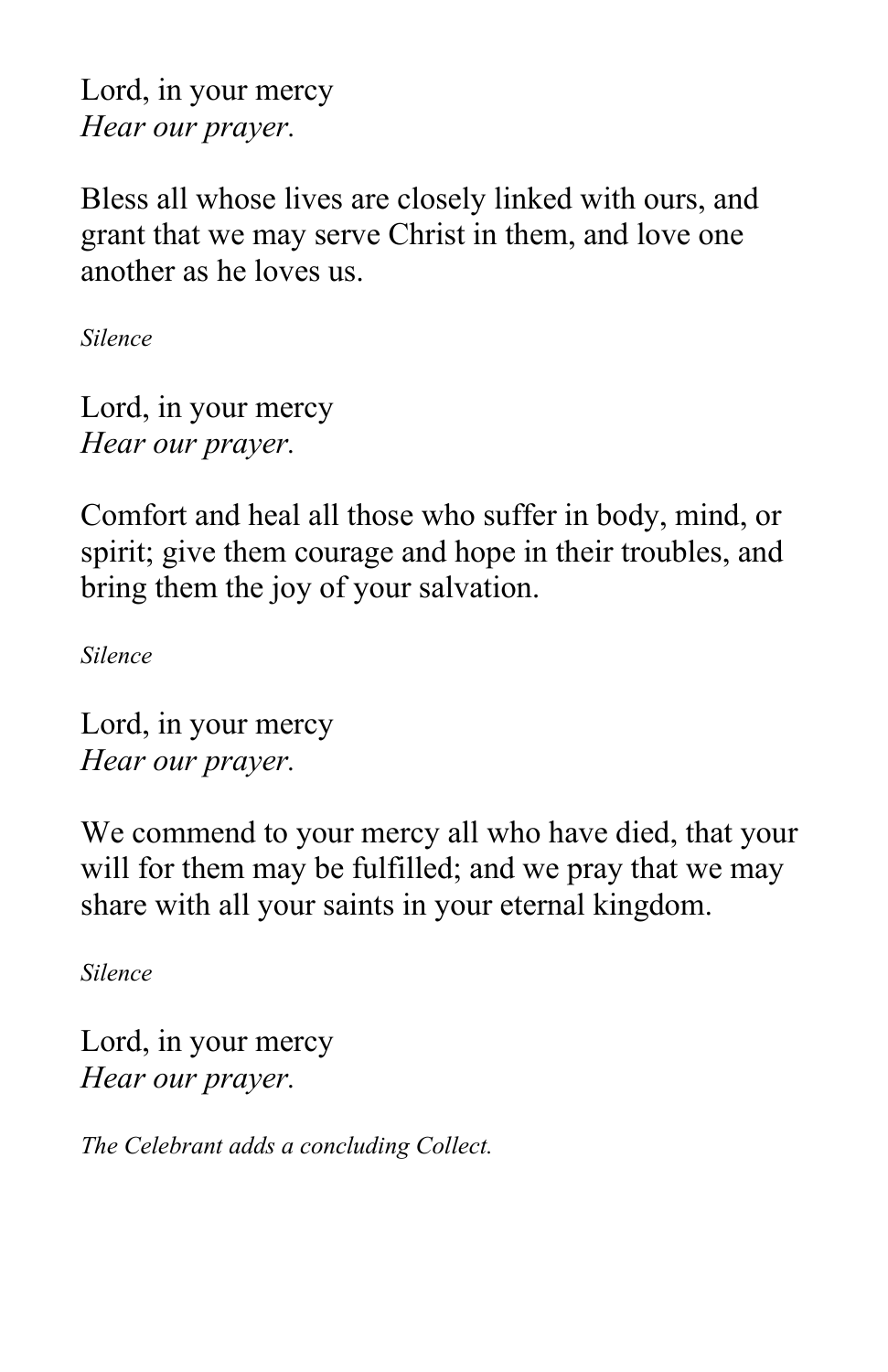#### *Celebrant*

Blessed are you, O Holy God, who destroyed death and brought life and immortality to light, hear the prayers we offer in the hope of eternal glory, and grant that we who have received new life in baptism may live forever in the joy of the resurrection. Glory to you, Father, Son and Holy Spirit, now and always and unto the ages of ages. Amen.

#### **The Peace** BCP 360

*All stand. The Celebrant says to the people*

The peace of the Lord be always with you. *People* And also with you.

#### **Announcements**

**Offertory and Doxology** *Lasst uns erfreuen*  Praise God, from whom all blessings flow; praise him, all creatures here below; Alleluia, Alleluia praise him above, ye heavenly host: praise Father, Son, and Holy Ghost. Alleluia, Alleluia, Alleluia, Alleluia, Alleluia.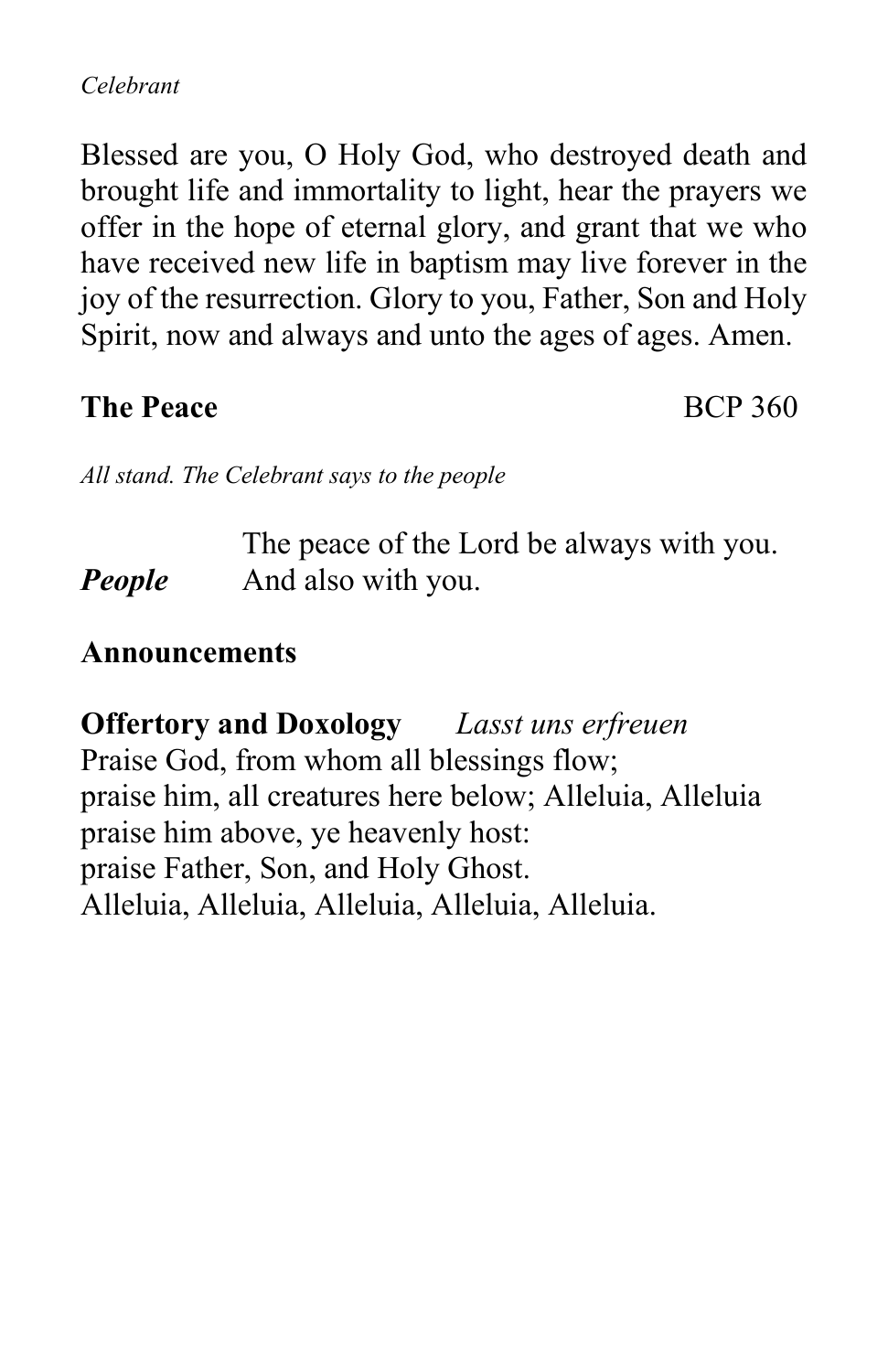## **Eucharistic Prayer B** BCP 367

*Stand as you are able. The Celebrant faces the people and sings or says*

| The Lord be with you.                      |
|--------------------------------------------|
| And also with you.                         |
| Lift up your hearts.                       |
| We lift them to the Lord.                  |
| Let us give thanks to the Lord our God.    |
| It is right to give him thanks and praise. |
|                                            |

*Then, facing the Holy Table, the Celebrant proceeds*

It is right, and a good and joyful thing, always and everywhere to give thanks to you, Father Almighty, Creator of heaven and earth.

But chiefly are we bound to praise you for the glorious resurrection of your Son Jesus Christ our Lord; for he is the true Paschal Lamb, who was sacrificed for us, and has taken away the sin of the world. By his death he has destroyed death, and by his rising to life again he has won for us everlasting life.

Therefore we praise you, joining our voices with Angels and Archangels and with all the company of heaven, who for ever sing this hymn to proclaim the glory of your Name: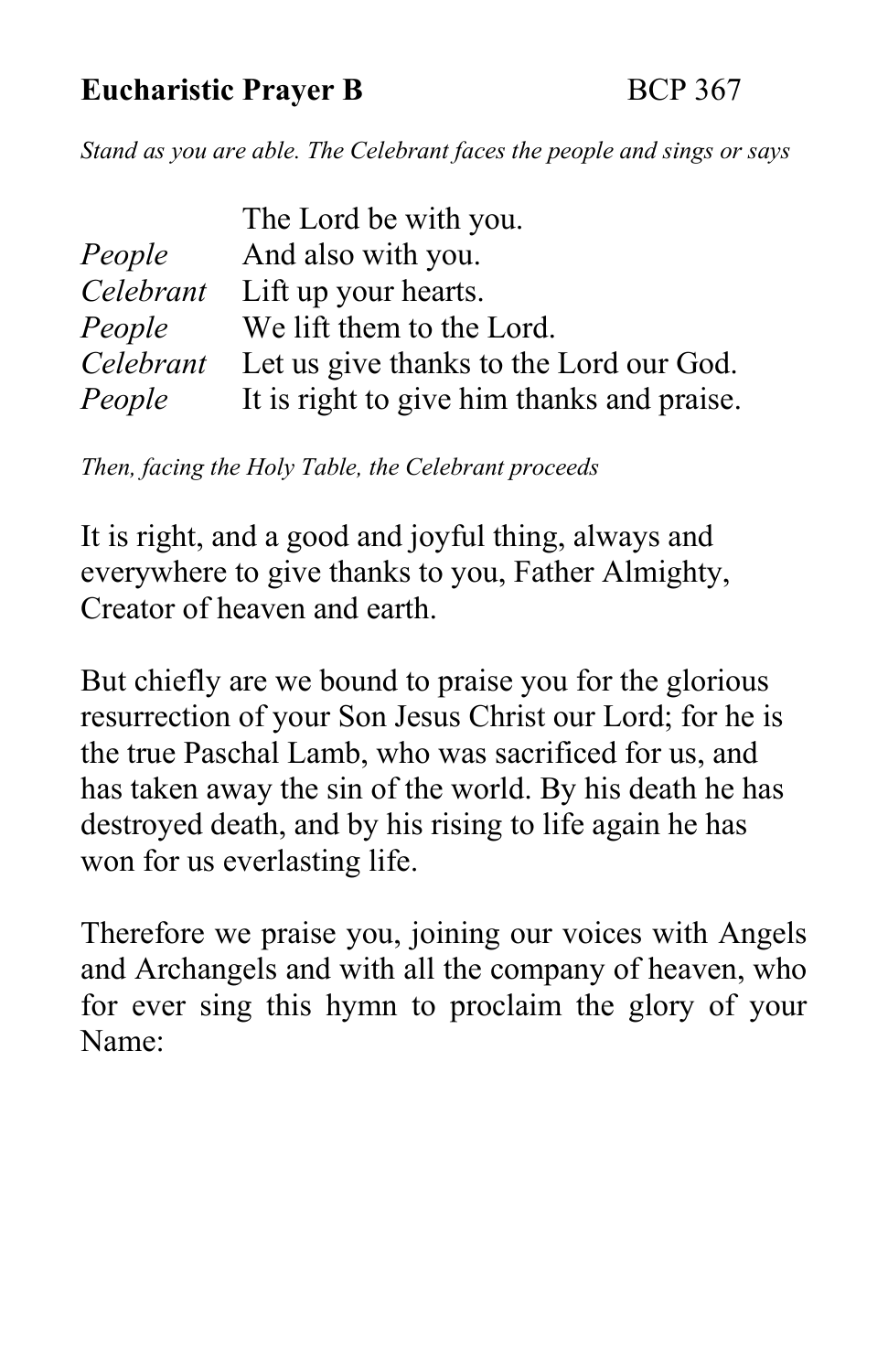

*Stand or kneel as you are able*

We give thanks to you, O God, for the goodness and love which you have made known to us in creation; in the calling of Israel to be your people; in your Word spoken through the prophets; and above all in the Word made flesh, Jesus, your Son.

For in these last days you sent him to be incarnate from the Virgin Mary, to be the Savior and Redeemer of the world. In him, you have delivered us from evil, and made us worthy to stand before you. In him, you have brought us out of error into truth, out of sin into righteousness, out of death into life.

*Then the Celebrant continues*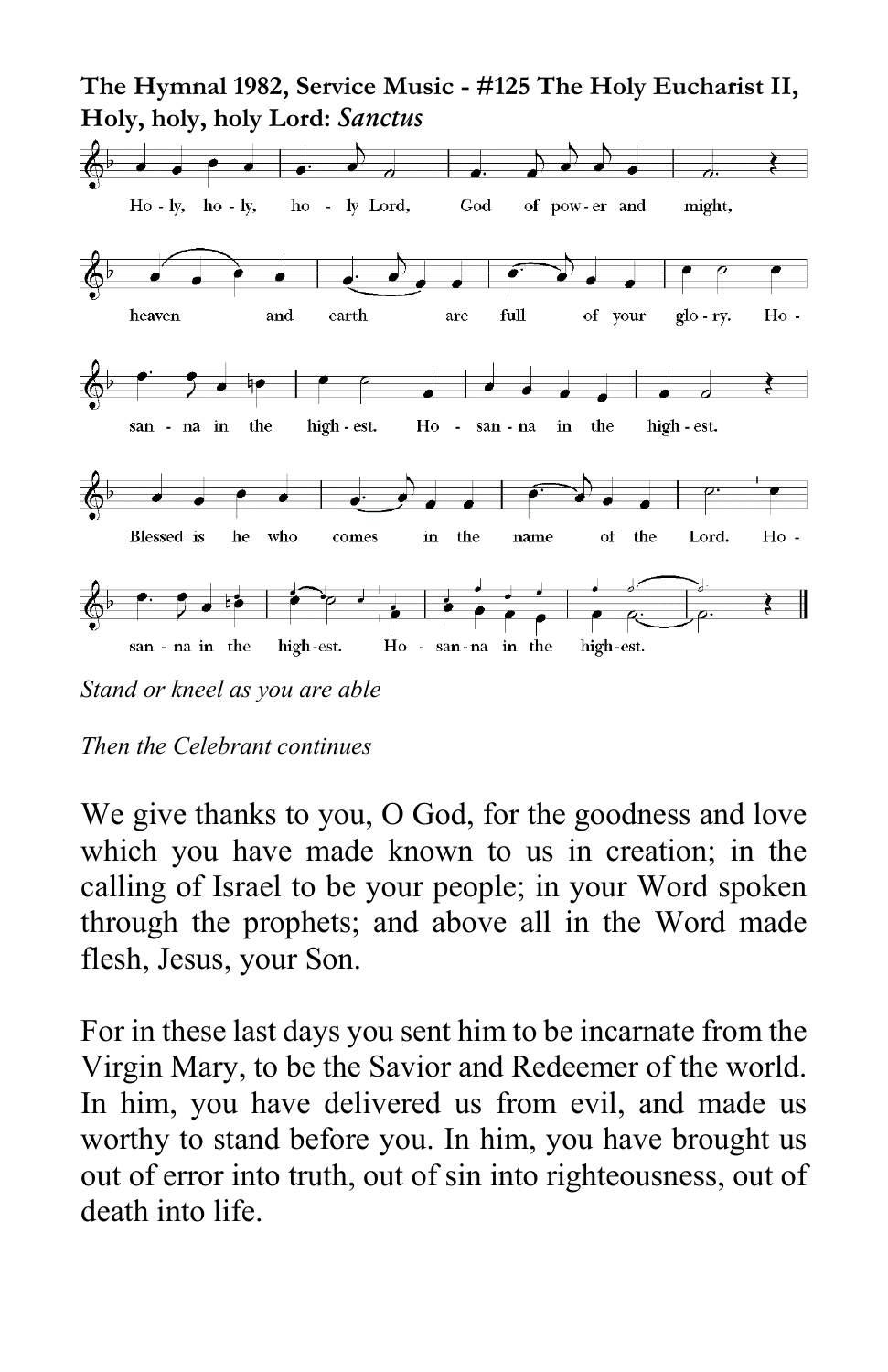*At the following words concerning the bread, the Celebrant is to hold it or lay a hand upon it; and at the words concerning the cup, to hold or place a hand upon the cup and any other vessel containing wine to be consecrated.*

On the night before he died for us, our Lord Jesus Christ took bread; and when he had given thanks to you, he broke it, and gave it to his disciples, and said, "Take, eat: This is my Body, which is given for you. Do this for the remembrance of me."

After supper he took the cup of wine; and when he had given thanks, he gave it to them, and said, "Drink this, all of you: This is my Blood of the new Covenant, which is shed for you and for many for the forgiveness of sins. Whenever you drink it, do this for the remembrance of me."

Therefore, according to his command, O Father,

*Celebrant and People*

We remember his death, We proclaim his resurrection, We await his coming in glory;

*The Celebrant continues*

And we offer our sacrifice of praise and thanksgiving to you, O Lord of all; presenting to you, from your creation, this bread and this wine.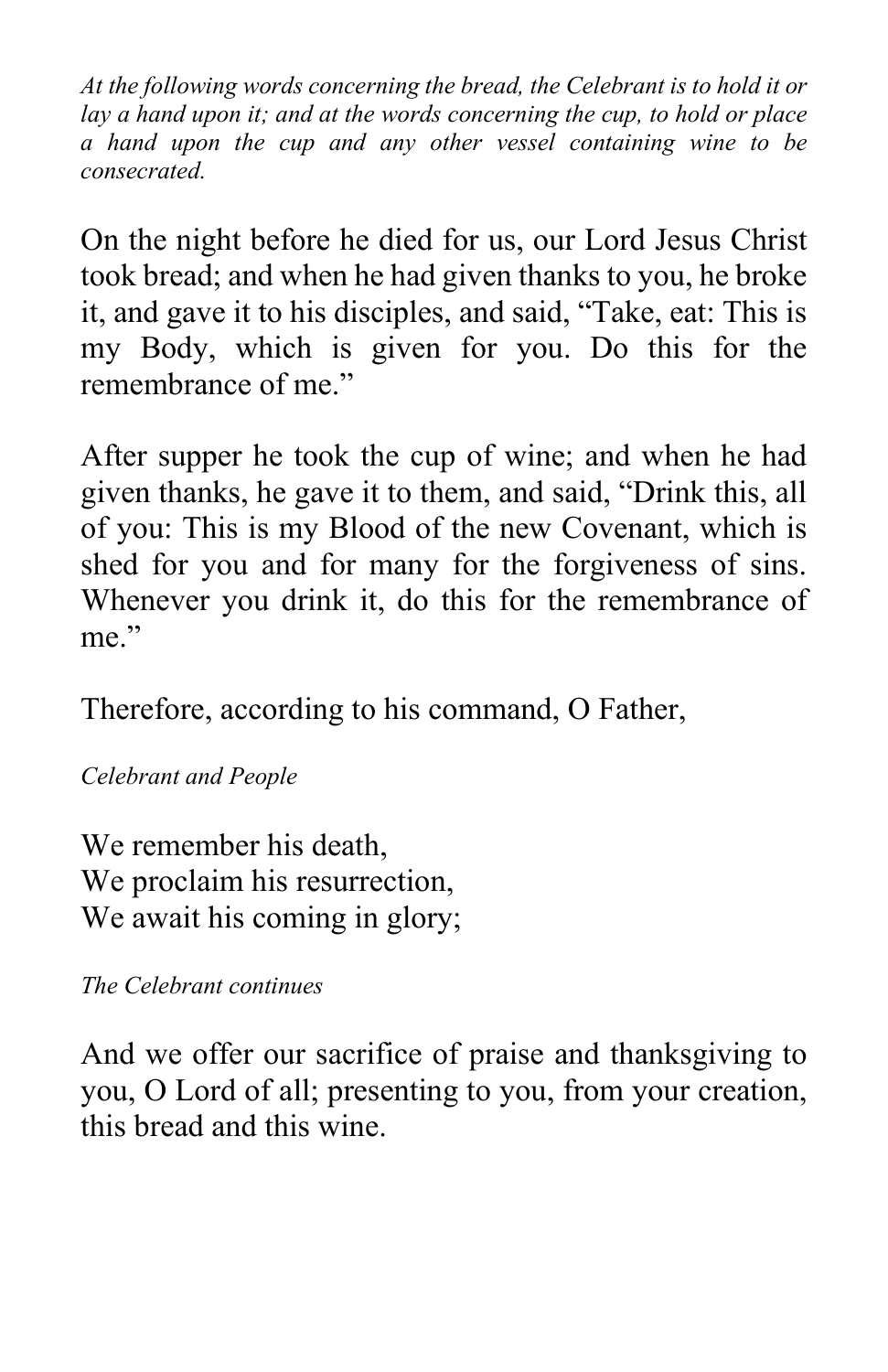We pray you, gracious God, to send your Holy Spirit upon these gifts that they may be the Sacrament of the Body of Christ and his Blood of the new Covenant. Unite us to your Son in his sacrifice, that we may be acceptable through him, being sanctified by the Holy Spirit.

In the fullness of time, put all things in subjection under your Christ, and bring us to that heavenly country where, with  $\lceil \frac{1}{2} \rceil$  and all your saints, we may enter the everlasting heritage of your sons and daughters; through Jesus Christ our Lord, the firstborn of all creation, the head of the Church, and the author of our salvation.

By him, and with him, and in him, in the unity of the Holy Spirit all honor and glory is yours, Almighty Father, now and for ever. *People AMEN*.

And now, as our Savior Christ has taught us, we are bold to say,

*People and Celebrant*

Our Father, who art in heaven, hallowed be thy Name, thy kingdom come, thy will be done, on earth as it is in heaven. Give us this day our daily bread. And forgive us our trespasses, as we forgive those who trespass against us.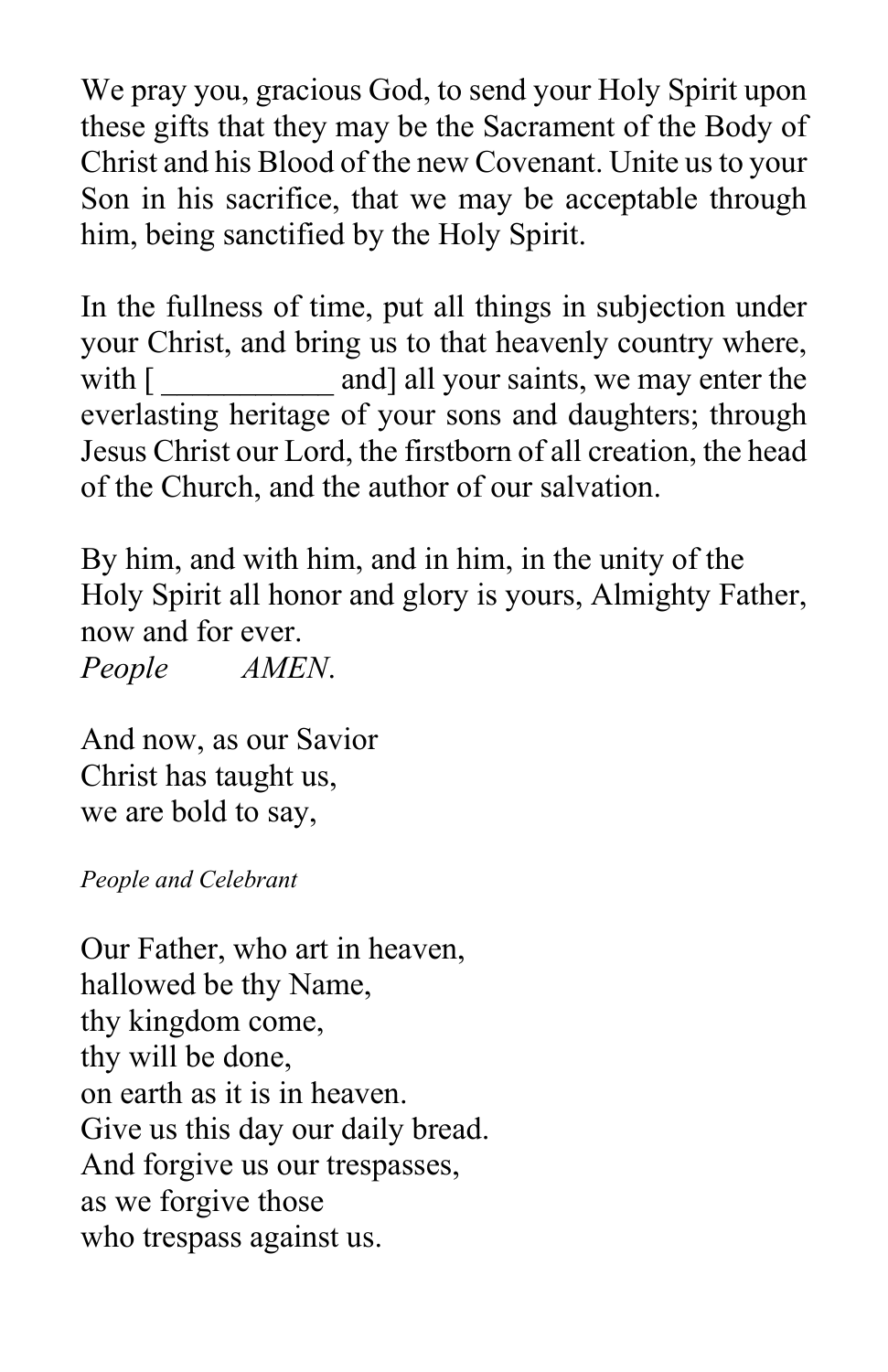And lead us not into temptation, but deliver us from evil. For thine is the kingdom, and the power, and the glory, for ever and ever. *Amen.*

## **The Breaking of the Bread**

*The Celebrant breaks the consecrated Bread.*

*A period of silence is kept.*

*Then may be sung or said*



*Facing the people, the Celebrant says the following Invitation*

The Gifts of God for the People of God. Take them in remembrance that Christ died for you, and feed on him in your hearts by faith, with thanksgiving.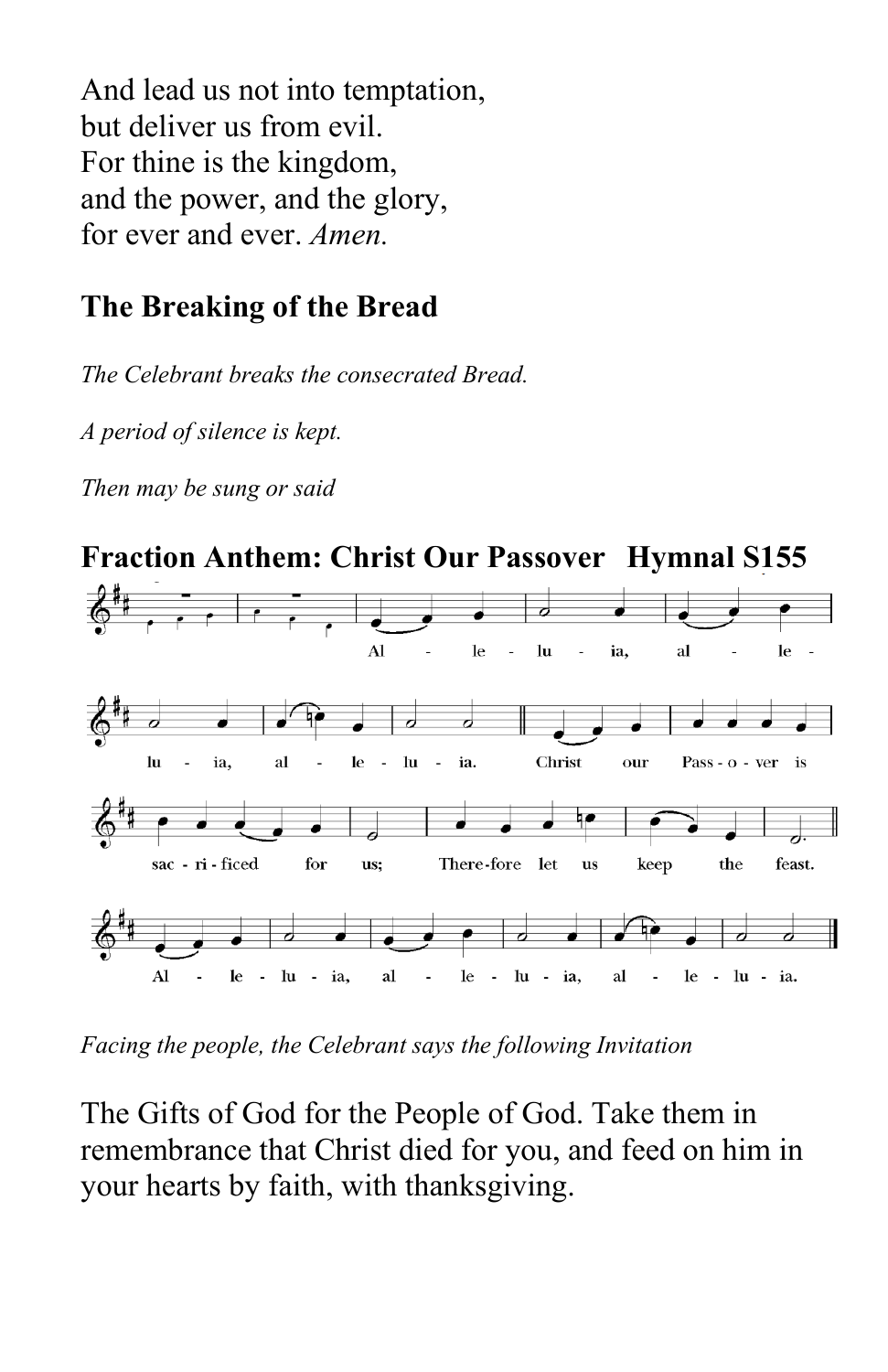*The ministers receive the Sacrament in both kinds, and then immediately deliver it to the people.*

*All are welcome at the Lord's Table. If you do not wish to receive the bread and wine, please cross your arms across your chest to receive a blessing. Gluten-free wafers are available. If you need communion brought to you, please let an usher know.*

*The Bread and the Cup are given to the communicants with these words*

The Body of Christ, the bread of heaven. [*Amen.*] The Blood of Christ, the cup of salvation. [*Amen*.]

**Communion Hymn** *Eat this Bread* by Taizé Eat this bread, drink this cup, Come to him and never be hungry. Eat this bread, drink this cup, Trust in him and you will not thirst.

*After Communion, the Celebrant says*

Let us pray.

*Celebrant and People*

Eternal God, heavenly Father, you have graciously accepted us as living members of your Son our Savior Jesus Christ, and you have fed us with spiritual food in the Sacrament of his Body and Blood. Send us now into the world in peace, and grant us strength and courage to love and serve you with gladness and singleness of heart; through Christ our Lord. Amen.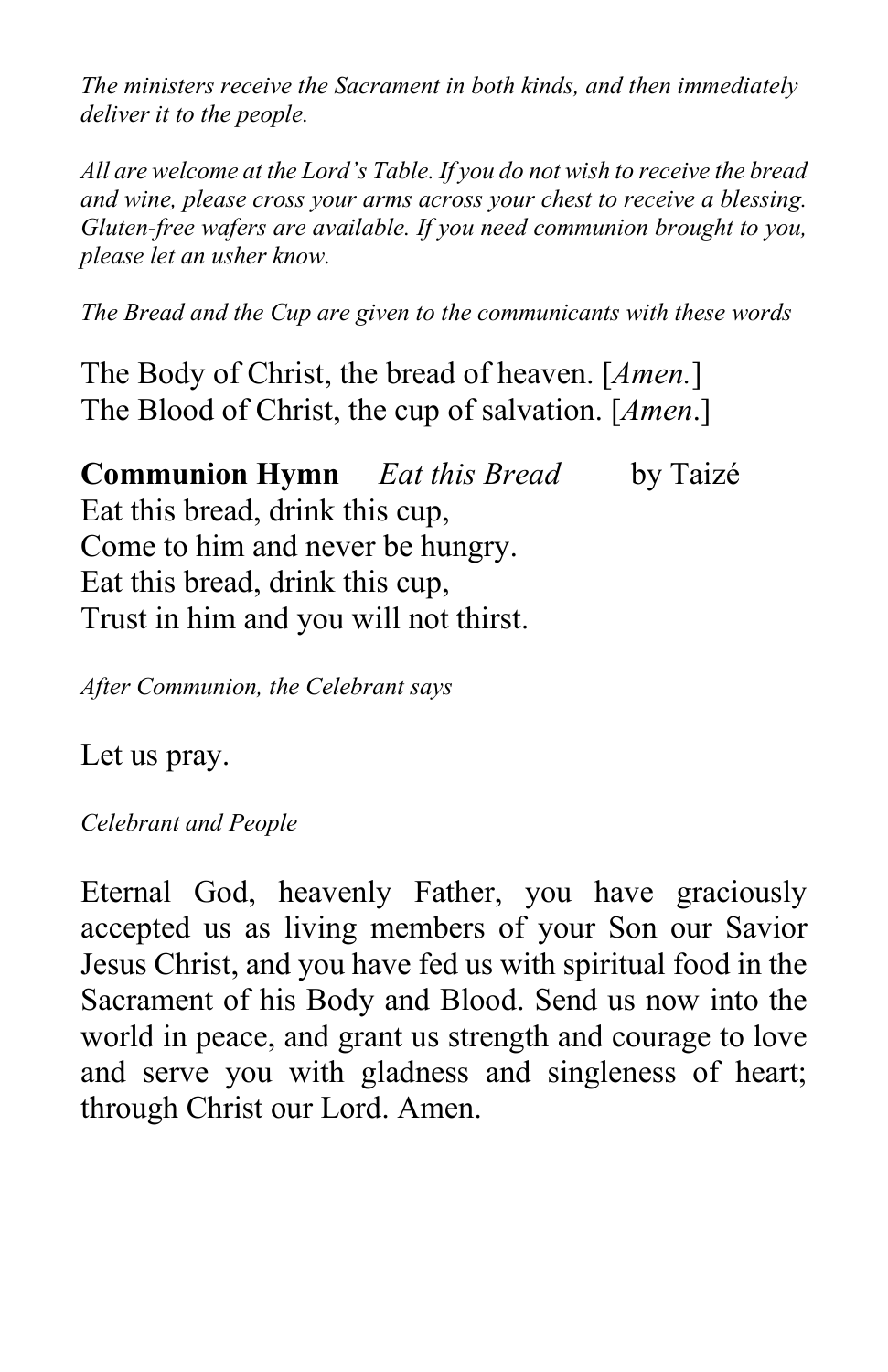## **Blessing**

May Almighty God, who has redeemed us and made us his children through the resurrection of his Son our Lord, bestow upon you the riches of his blessing. *Amen.*

May God, who through the water of baptism has raised us from sin into newness of life, make you holy and worthy to be united with Christ for ever. *Amen.*

May God, who has brought us out of bondage to sin into true and lasting freedom in the Redeemer, bring you to your eternal inheritance. *Amen.*

And the blessing of God Almighty, the Father, the Son, and the Holy Spirit, be upon you and remain with you for ever. *Amen.*

## **Hymn in Procession #182**

- 1 Christ is alive! Let Christians sing. His cross stands empty to the sky. Let streets and homes with praises ring. His love in death shall never die.
- 2 Christ is alive! No longer bound to distant years in Palestine, he comes to claim the here and now and conquer every place and time.
- 3 Not throned above, remotely high, untouched, unmoved by human pains, but daily, in the midst of life, our Savior with the Father reigns.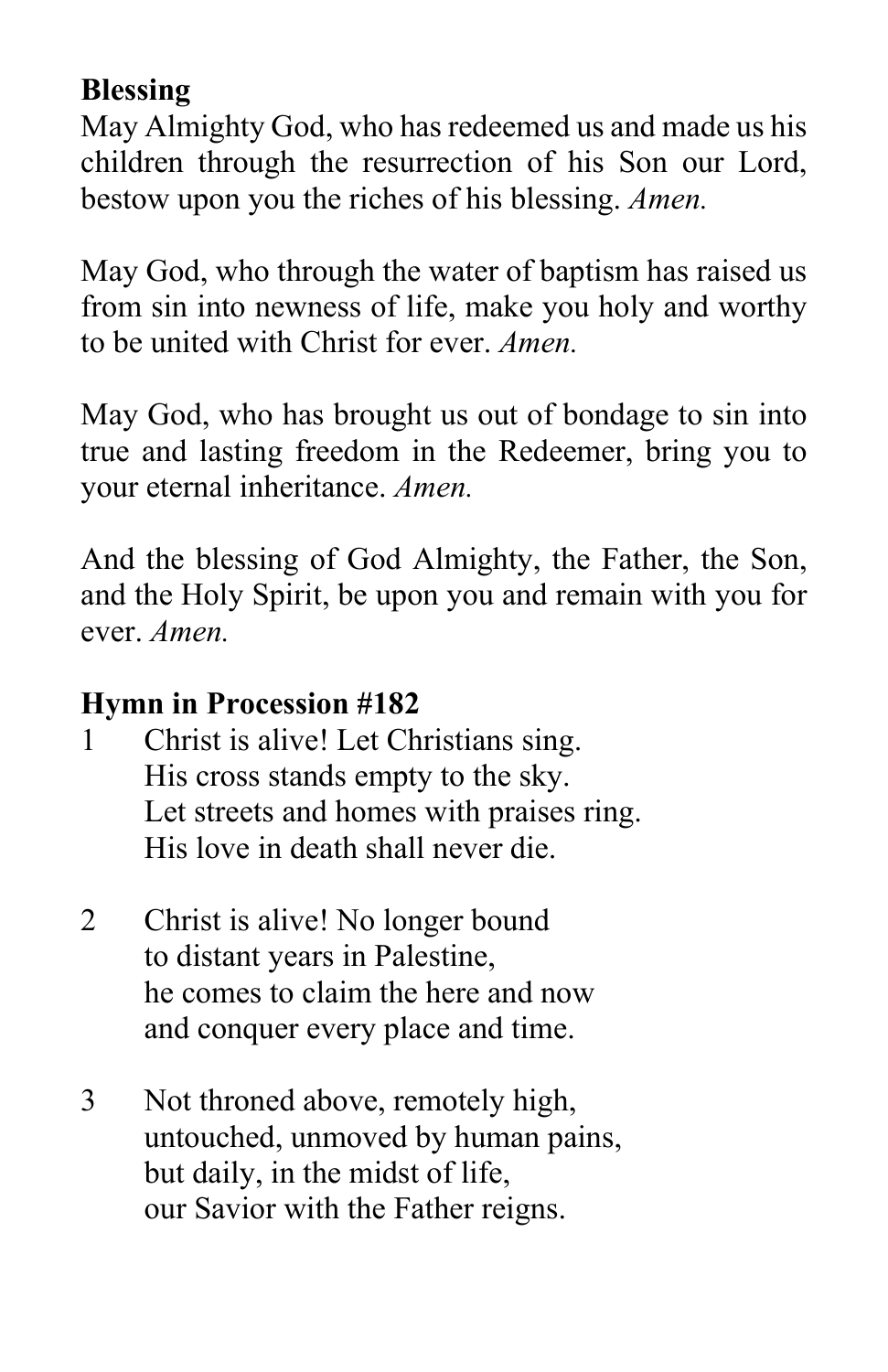- 4 In every insult, rift, and war where color, scorn or wealth divide, he suffers still, yet loves the more, and lives, though ever crucified.
- 5 Christ is alive! His Spirit burns through this and every future age, till all creation lives and learns his joy, his justice, love, and praise.

#### **Dismissal**

Let us go forth in the name of Christ. Alleluia, alleluia *People* Thanks be to God. Alleluia, alleluia.

> Copyrighted music used with permission under ONE LICENSE #737635-A. All rights reserved. Valid for: 12/16/2021 – 12/15/2022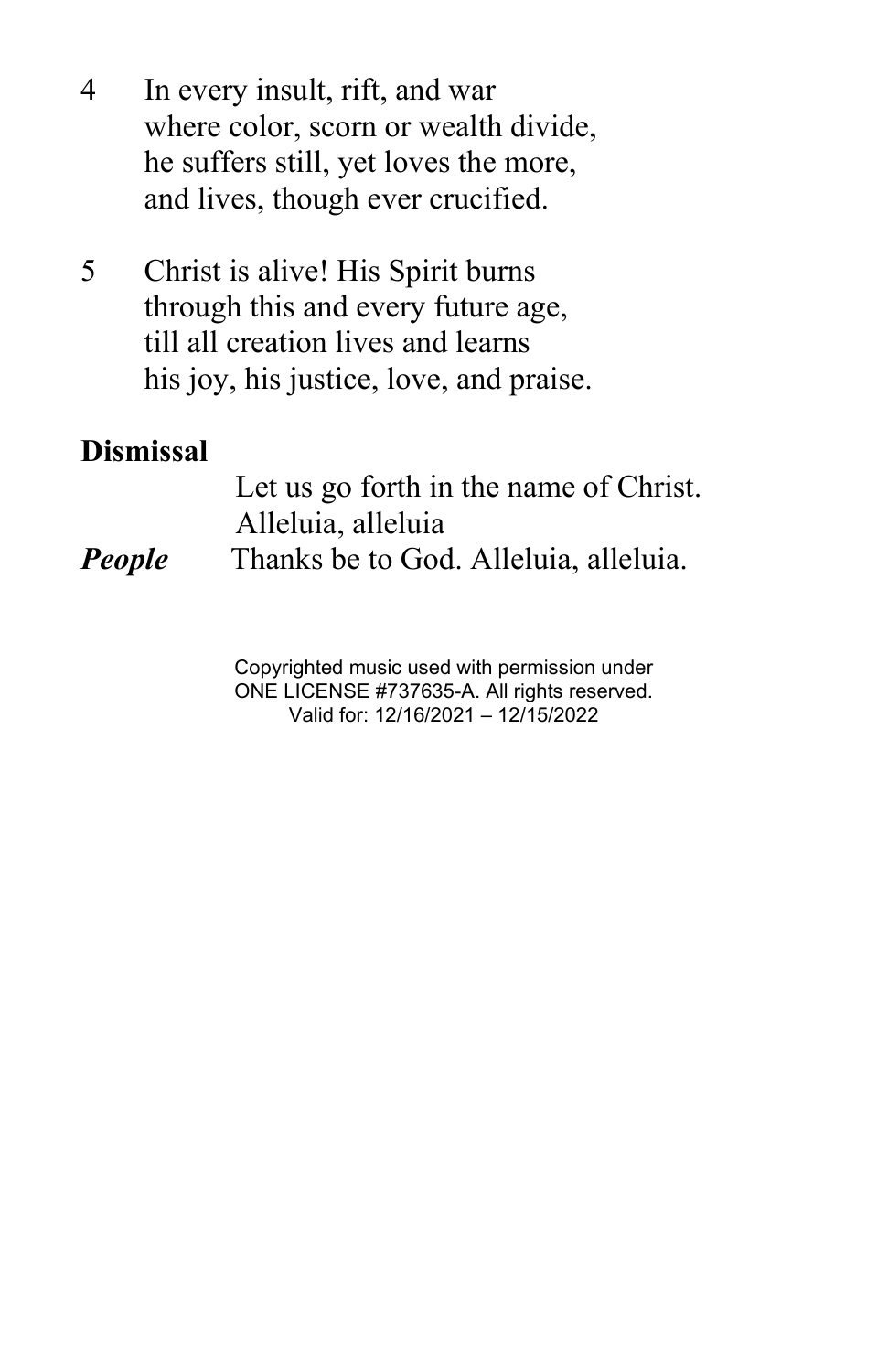#### **PRAYERS AND REMEMBRANCES OF THE WEEK**

| <b>Immediate Needs:</b> | Tammy Moore             | Melissa Roth Culver |
|-------------------------|-------------------------|---------------------|
| Erin Apperson           | Michael Morgan          | Ron Doerschug       |
| Tina Brown              | Craig New               | Linda Doerschug     |
| Jane Carper             | Wade Nichols            | Mark Donnell        |
| Cindy Cebula            | Angie Nolfo             | Donna Fargo         |
| Mazie Chilton           | Bill R. Pendleton       | <b>Betty Grady</b>  |
| Mary Couture            | Lance Porter            | Linda Hicks         |
| Anne Cox                | Julie Pratt             | <b>Betty Hooven</b> |
| Kevin Cox               | Juanita Puckett         | Kelly Jarvis        |
| Sarah Springthorpe-     | Kerry Reagan            | <b>BJ</b> Johnson   |
| Denmark                 | Candace Sammons         | Sandy Johnson       |
| Sonia Donnell           | Rob Sanderson           | <b>Yvette Jones</b> |
| Barbara Embry           | Evedene Schafer         | Amory King          |
| Marcus Ford             | Rose Mary Smoot         | David Kroupa        |
| Susan Fulk              | Miki Spencer            | Angelia Lawrence    |
| Ginny Gilbert           | Sid Spencer, Jr.        | Martha Marcum       |
| Abbie Gray              | Johnny Springthorpe     | Will Merritt        |
| <b>Brian Gray</b>       | Tammy                   | Susan Olchak        |
| Raelynn Harp            | Springthorpe            | Victoria Rogelin    |
| Melissa Hopkins         | Carolyn Town            | David S.            |
| Rita Johnson            | Carla Warner            | <b>Betty Town</b>   |
| Larry Keesler           | RJ Wilhite              | Vicky Town          |
| Mike Keziah             | Betty Wright            | Mike Wilson         |
| Polly Kidwell           | <b>Long Term Needs:</b> | Jack Woltz          |
| Joy King                | *Anonymous              | Hope Zimmerman      |
| Carrie Krahn            | Theresa Caravello       |                     |
| Kay MacAllen            | Ann Cochrane            |                     |
| Rebecca McNabb          | Kat Cook                |                     |
| Susanna Metz            |                         |                     |
| John Moore              |                         |                     |

*If you would like yourself or someone else included, please call the church office.*

#### **TRINITY FAMILY IN THE ARMED SERVICES OF OUR COUNTRY**

Amanda Eads, Wesley Frye, Corbin Humphrey, Matt Kroupa, Glenn Lynch, Gordon Lynch, Haley Muething, John Nichols, Christopher Noble, Robert Poole & Matthew Quilliman.

#### **DIOCESAN CYCLE OF PRAYER**

St. Andrew's, Greensboro St. Barnabas', Greensboro St. Francis', Greensboro

#### **BIRTHDAYS**

April 20th Charlotte Wuenscher, 23rd Jill Borders

#### Jim Couture **ANNIVERSARIES**

12<sup>th</sup> Mark & Kate Appler, 21<sup>st</sup> Tom & Mary Fawcett, 22<sup>nd</sup> John & Karen Springthorpe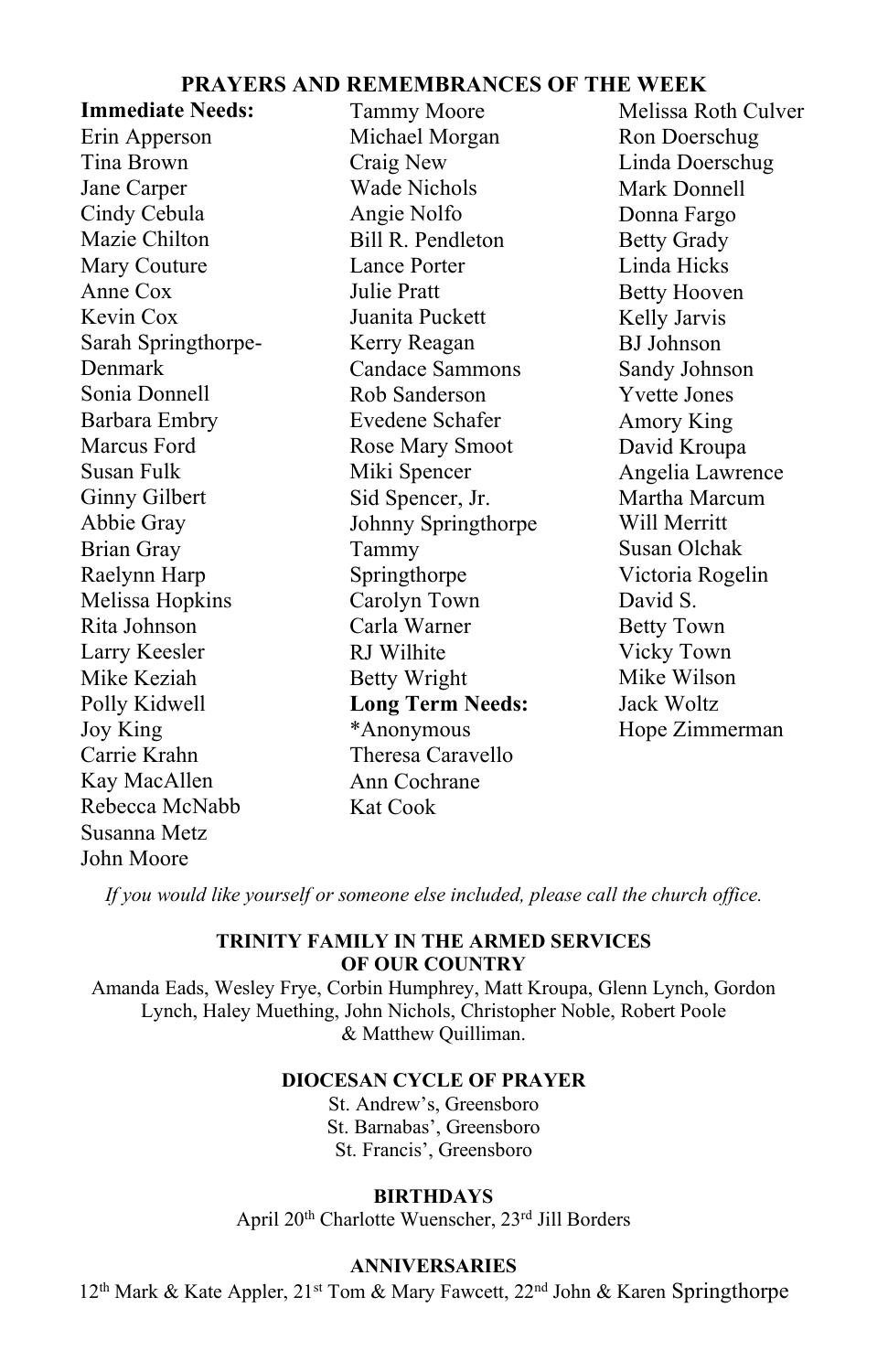#### **ANNOUNCEMENTS**

*Please join us outside following each service today for cookies and lemonade on the lawn.* 

#### *There will be an Easter Egg Hunt for the children following the 10:30 service in Trinity Park.*

**Children's Sunday School is On!!!** We will start our children's Sunday School next week, April 24, from 9:30-10:15 for children ages 4-12. This is an amazing approach by using storytelling, art, drama, and games to teach Biblical concepts. Please spread the word and volunteer. We look forward to an exciting time with our little ones.

#### **Some Sunday School needs:**

- Men's short sleeved shirts for art smocks
- Cushions and bean bag chairs
- Legos (general pieces)
- **Twizzlers**

**Trinity's book group** meets at 10 am every Wednesday morning in the parish hall. They are currently reading *Holy Envy: Finding God in the Faith of Others*, by Barbara Brown Taylor. The Reverend Taylor is an Episcopal Priest, and this is her story of teaching world religion to students at Piedmont College in Georgia. She talks about what the students learn, and what she learns. Please call or email Wendy Tatman if you have questions. Email [wbtatman@yahoo.com](mailto:wbtatman@yahoo.com) or call 336-375-6828

**Knit One, Pray Too** meets next Wednesday, April 20<sup>th</sup> at 2:00 p.m. in the Parish Hall.

Lyn's Medical Loan Closet is in need of volunteers. If you would like to learn more, please contact Kate Appler or Margie Martin.

**Altar Flowers**-There are several dates available to provide altar flowers in honor or in memory of a loved one. Sign up in the Parish Hall or contact the church office.

\*\*If you have provided food for an event, please check the kitchen for dishes and pans that may belong to you.

*If you are visiting, please fill out a Visitor Card and put it in the offering plate or hand it to a greeter. Restrooms are located downstairs.*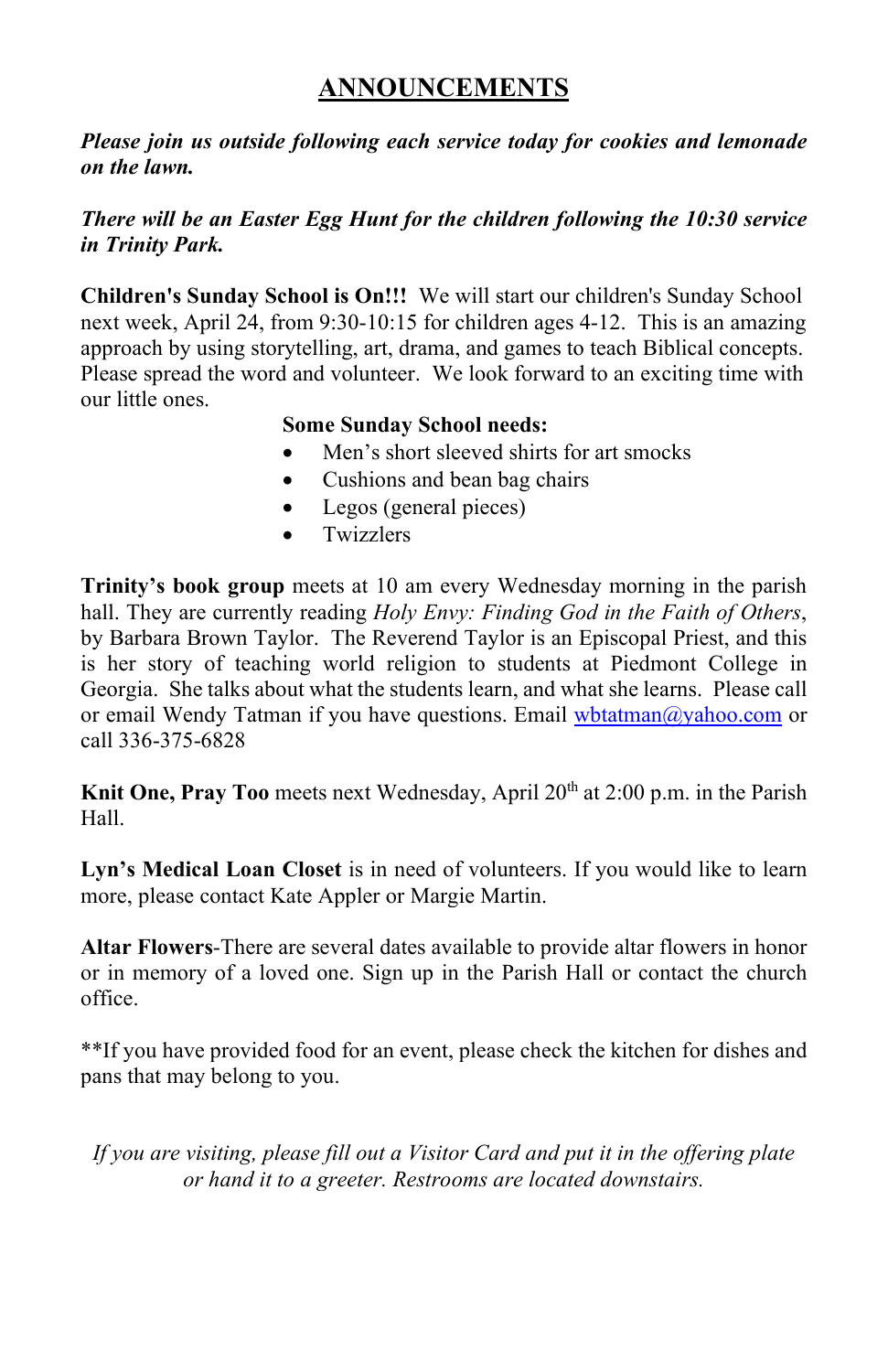#### **MINISTERS FOR THE 8:30 SERVICE**

| <b>Today</b> | <b>Ministry</b>       | <b>Next Sunday</b> |
|--------------|-----------------------|--------------------|
| Vicky Town   | <b>LECTOR</b>         | Theresa Gray       |
| Mike Wilson  | <b>CHALICE BEARER</b> | Jim Couture        |
| Bruce Strohl | <b>GREETER</b>        | Mike Wilson        |
| Mike Wilson  | <b>ACOLYTE</b>        | Jim Couture        |

#### **MINISTERS FOR THE 10:30 SERVICE**

| <b>This Sunday</b>   | <b>Ministry</b>       | <b>Next Sunday</b>      |
|----------------------|-----------------------|-------------------------|
| Denny Jennings       | <b>LECTOR</b>         | Ann Vaughn              |
| <b>Brenda Goings</b> | <b>CHALICE BEARER</b> | Janet Sosnowski         |
| Jesse & Margie       | <b>GREETER</b>        | Gloria & Roxann         |
| Nancy & Beckie       | <b>ALTAR GUILD</b>    | Pat S. & Martha         |
| Margie Martin        | <b>VESTRY</b>         | Roxann Moore            |
| Wyatt Fallin         | <b>ACOLYTE</b>        | <b>Volunteer Needed</b> |
|                      |                       |                         |

|  | THIS WEEK'S EVENTS |
|--|--------------------|
|  |                    |

| Today  | $10:30$ a.m. | 8:30 a.m. Holy Eucharist<br><b>Holy Eucharist</b><br>Easter Egg Hunt |
|--------|--------------|----------------------------------------------------------------------|
| Monday |              | Office Closed                                                        |

| Tuesday     |           | 10:00 a.m. Loan Closet                            |
|-------------|-----------|---------------------------------------------------|
| Wednesday   |           | 10:00 a.m. Book Group<br>5:30 p.m. Holy Eucharist |
| Thursday    | 8:30 a.m. | <b>Staples</b><br>3:00 p.m. Loan Closet           |
| Next Sunday | 8:30 a.m. | Holy Eucharist<br>10:30 a.m. Holy Eucharist       |

#### **TRINITY VESTRY**

Kate Appler, Ross Borders, James Derrick, Margie Martin, Roxann Moore, Jesse Slate, Janet Sosnowski, James Tatman, Lee Wilsonwithers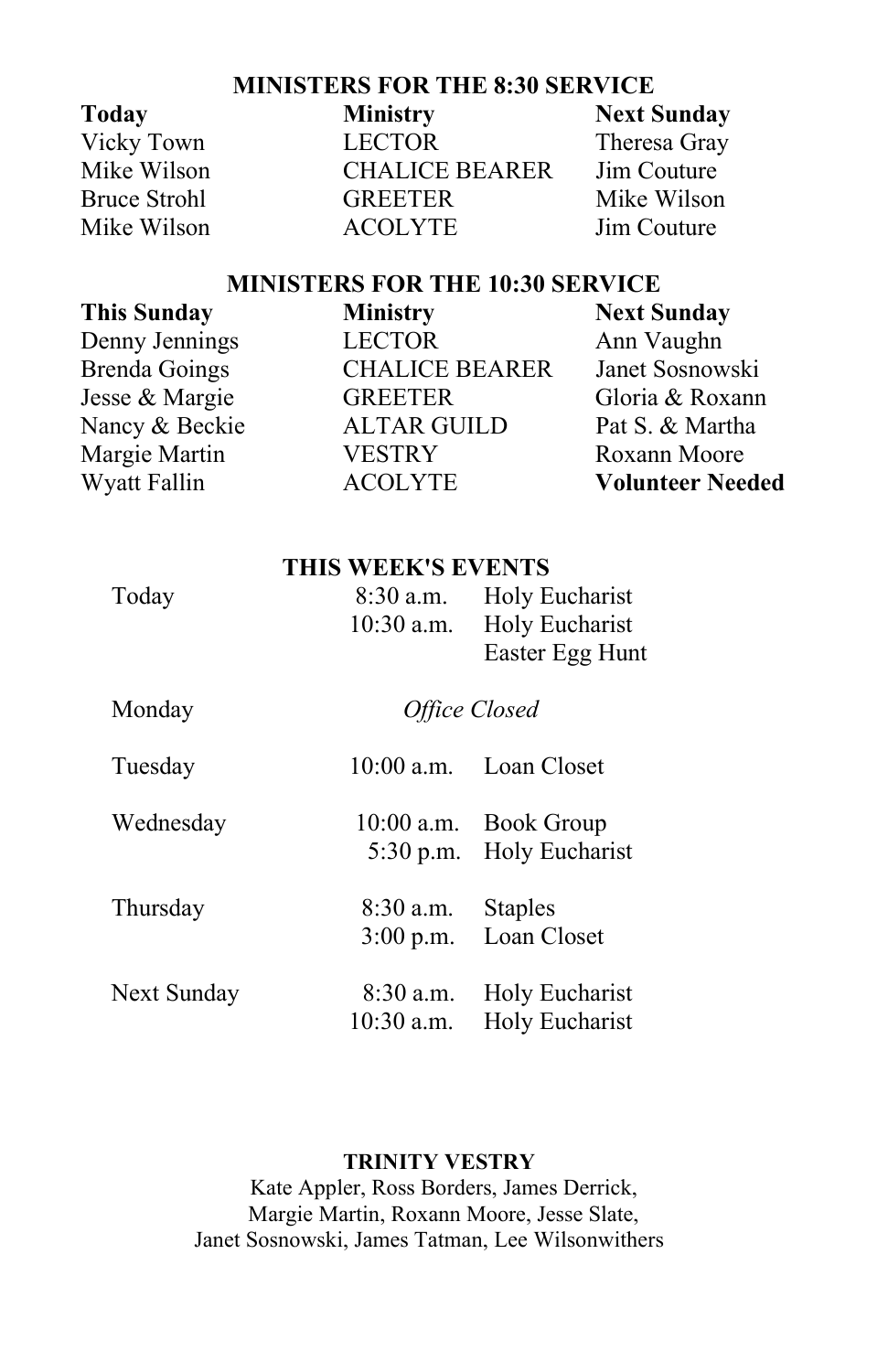*The Easter Lily. For many, the beautiful trumpet-shaped white flowers symbolize purity, virtue, innocence, hope and life—the spiritual essence of Easter.*

Easter lilies have been placed around the sanctuary today in celebration of the resurrection. They are given in honor and in memory of our loved ones by the following:

In loving memory of Susan Ashby and Flip Rees for all the good things they did for Mount Airy by Sandy Hutchens.

In loving memory of Marie Taylor by Nancy Taylor.

In loving memory of Robert Taylor by Nancy Taylor.

In loving memory of Theresa Rizzo by Nancy Taylor.

In loving memory of Ann Taylor by Nancy Taylor.

In honor of Henrietta Giannoni by Nancy Taylor.

In loving memory of Dr. Tom Harrill by Pam Harrill.

In loving memory of Mr. and Mrs. William Woltz by Bill & Page Woltz.

In loving memory of Dr. and Mrs. Thomas Murrell, Jr. by Bill & Page Woltz.

In loving memory of Dr. Tom J. Vaughn, Jr. with love by Ann, Scotti, Jay, Susan and the Grands.

In loving memory of Dr. and Mrs. A.W. Lewis, Jr. with love by Ann, Scotti, Jay, Susan and the Grands.

In loving memory of Wade and Erlene Frye by Bill Pendleton & Jan Frye-Hill.

In loving memory of Rebecca Pendleton by Bill Pendleton & Jan Frye-Hill.

In honor of William Rosser Pendleton by Bill Pendleton & Jan Frye-Hill.

In honor of Richard Nealis by Karen Nealis.

In honor of my family by Margie Martin.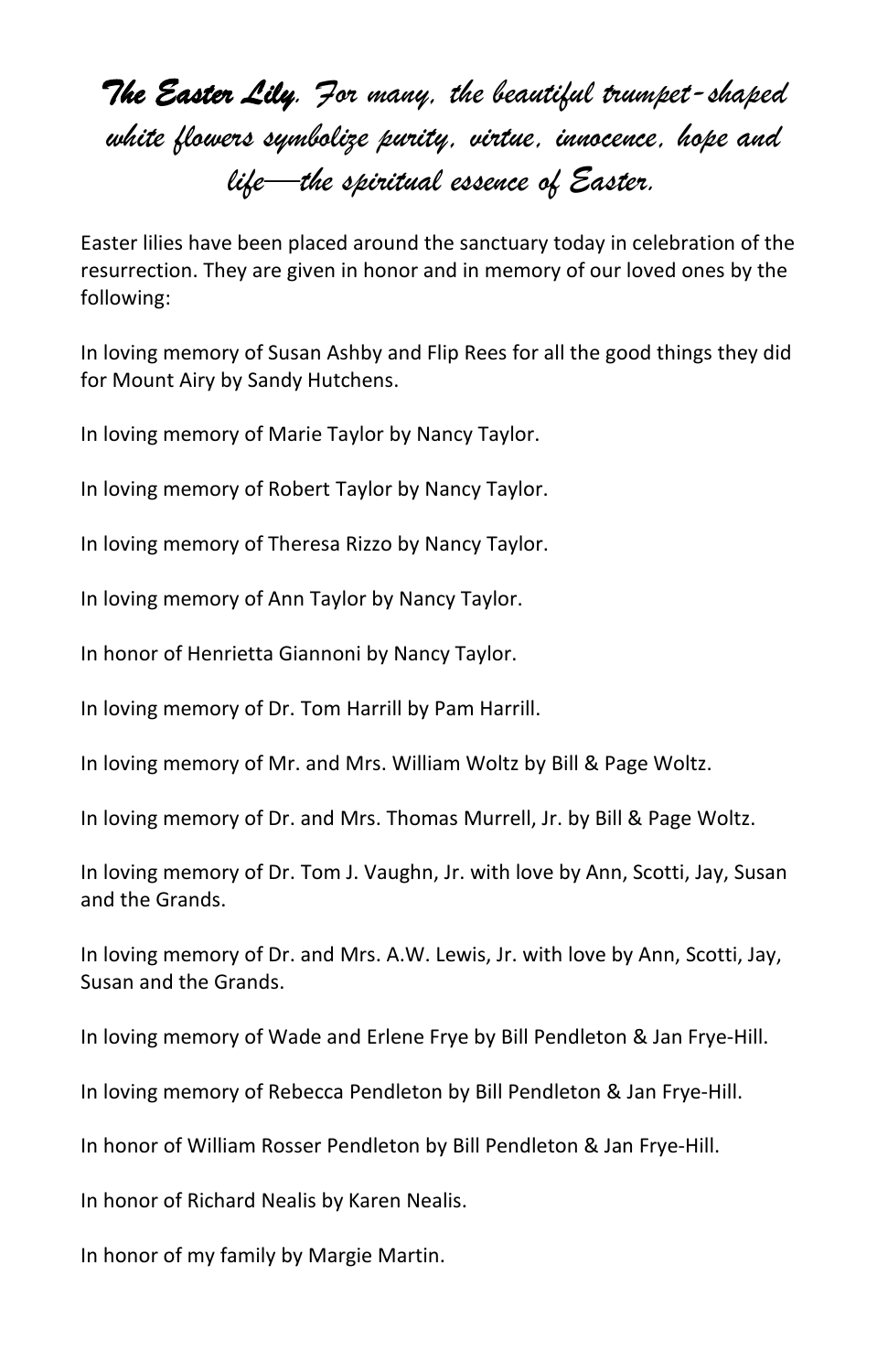In loving memory of my dear departed husband, George McGuirl by Ann Marie McGuirl.

In grateful thanksgiving for our Trinity Church family and for our children Emily Tatman and Nate & Amy Tatman by Jim & Wendy Tatman.

In honor of the Sanderson family by Pat Sanderson.

In loving memory of Warren Carper and Brandon Morris by Robert & Sarah Morris.

In thanksgiving for the people of Trinity by Sarah Morris.

*The lilies on the altar are given in loving memory of those whose lives have been celebrated since last Easter:*

> *Josena Turcotte Bud Yokley John Kidwell Rev. Kale King Rosa Elliott William Elliott Shirley Tatum Auclair Jack Campbell Marie "Pat" Taylor*